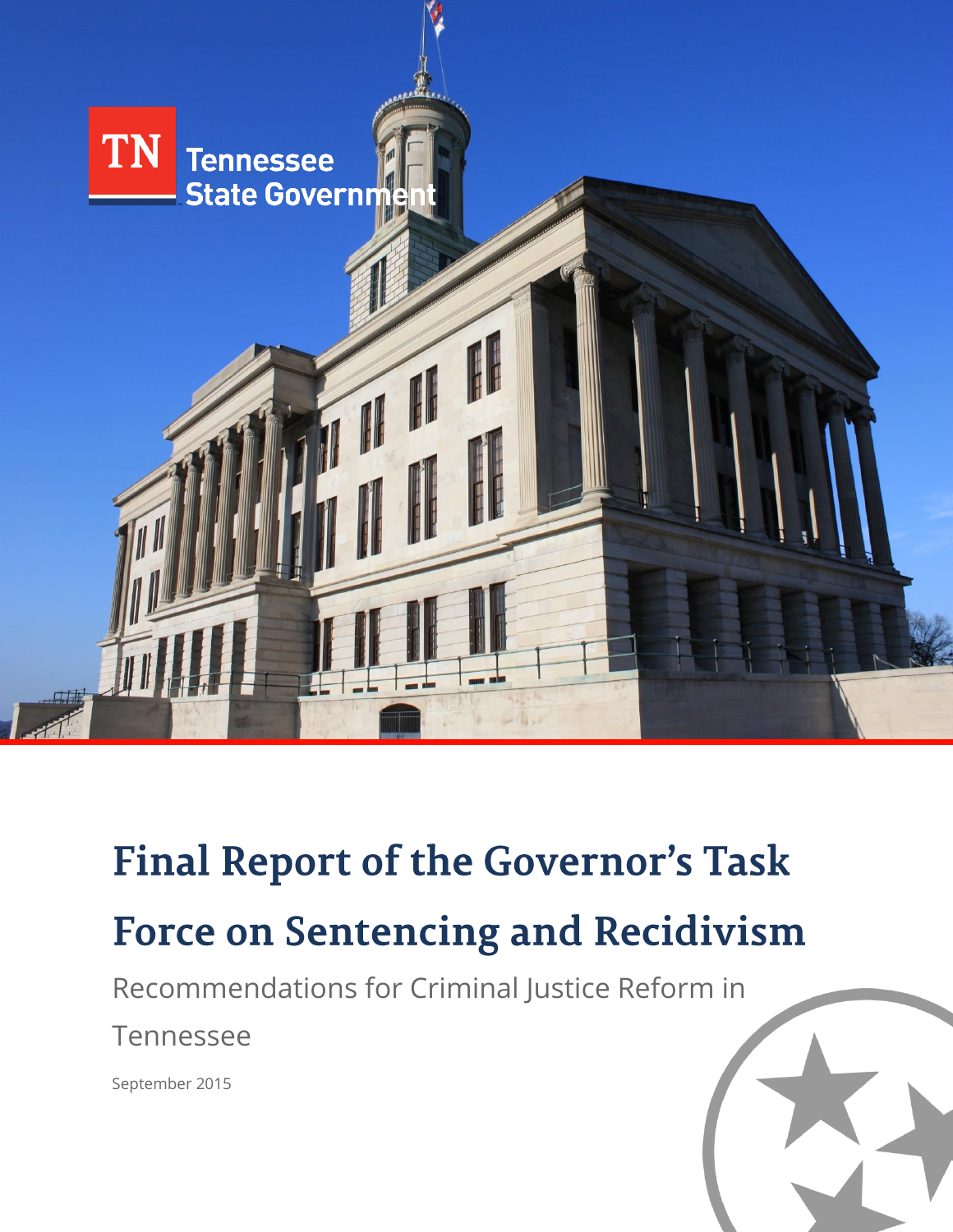#### **TABLE OF CONTENTS**

The Governor's Task Force on Sentencing and Recidivism received technical assistance from the Vera Institute of Justice through a grant from the Robert W. Wilson Charitable Trust. Points of view and recommendations expressed in this report are those of the Task Force and do not represent the views of Vera or the Robert W. Wilson Charitable Trust.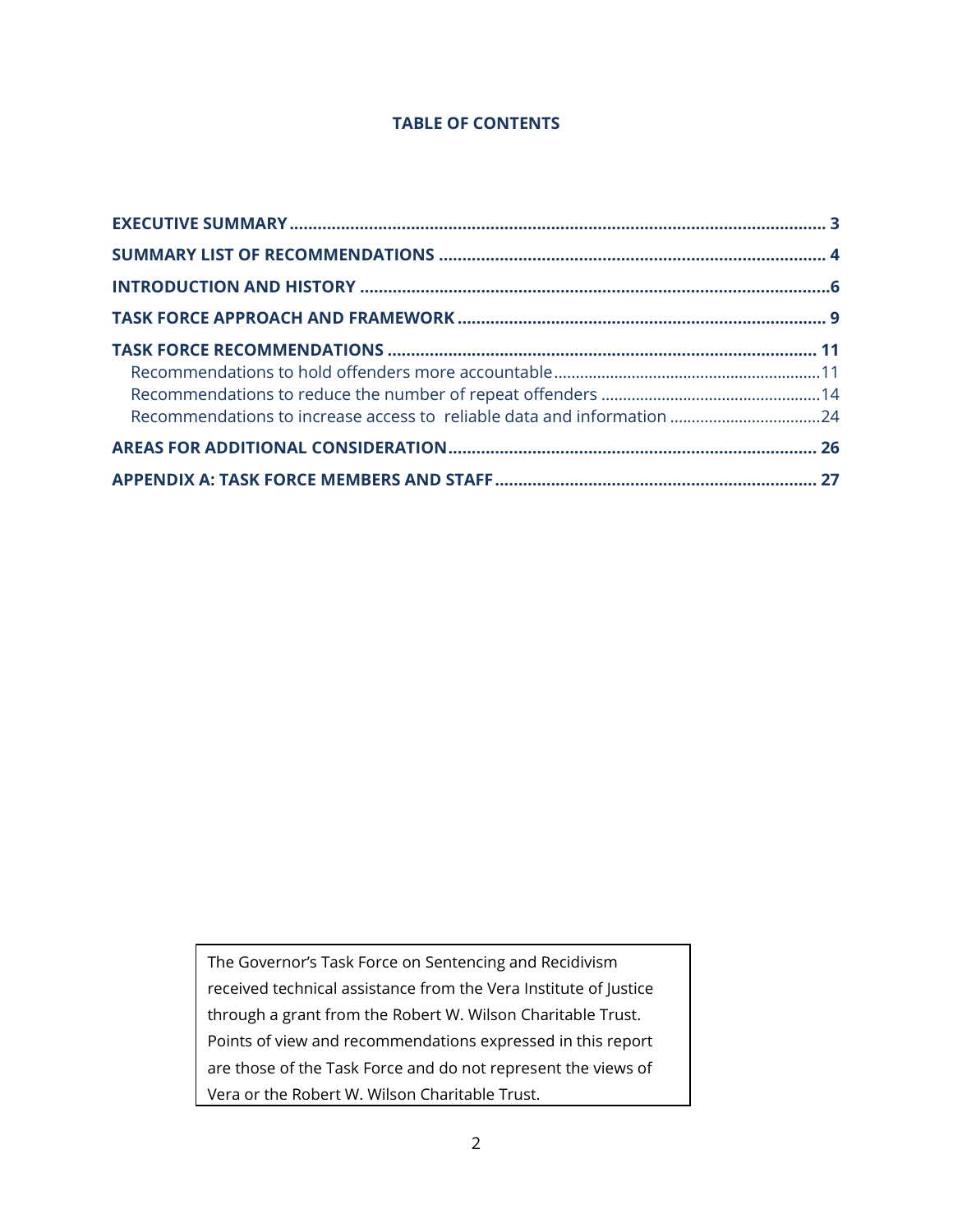# **Executive Summary**

Improving public safety throughout the state is critical to the lives of all Tennesseans. To that end, in 2011 Governor Bill Haslam created the Public Safety Subcabinet. The Subcabinet is a unique, comprehensive and multifaceted effort to develop, implement and monitor public safety policy. It includes commissioners and directors from 11 state agencies.

In 2012, after a year of study, research, and stakeholder outreach, the Subcabinet submitted a multi-year multi-agency public safety action plan. Under that plan, significant reforms were undertaken in Tennessee corrections, including, for example, the consolidation of parole and probation supervision within the Tennessee Department of Correction (TDOC), the creation of the Shelby County Office of Re-entry, and increased inter-agency collaboration and datasharing.

Three years later, more than 80 percent of the 41-step multi-year action plan has been completed, and the Subcabinet is preparing a new action plan for the Governor's consideration.

As an extension of the Subcabinet's work, Governor Haslam appointed 27 members to the Governor's Task Force on Sentencing and Recidivism in August 2014. The Task Force included six members of the legislature, five current and former district attorneys general, three sheriffs and police chiefs, a county mayor, five executive branch officials, three judges, one public defender, one victim advocate, one community programming provider, and two representatives of the business community (see Attachment A for a list of Task Force members by name).

The Governor charged the Task Force at their first meeting in September 2014 with a mission:

To improve public safety in Tennessee by identifying (1) strategies to reduce recidivism among individuals leaving prisons and jails and (2) changes to sentencing laws and practices that will more effectively use criminal justice resources to reduce crime and address the growth of the prison and jail population.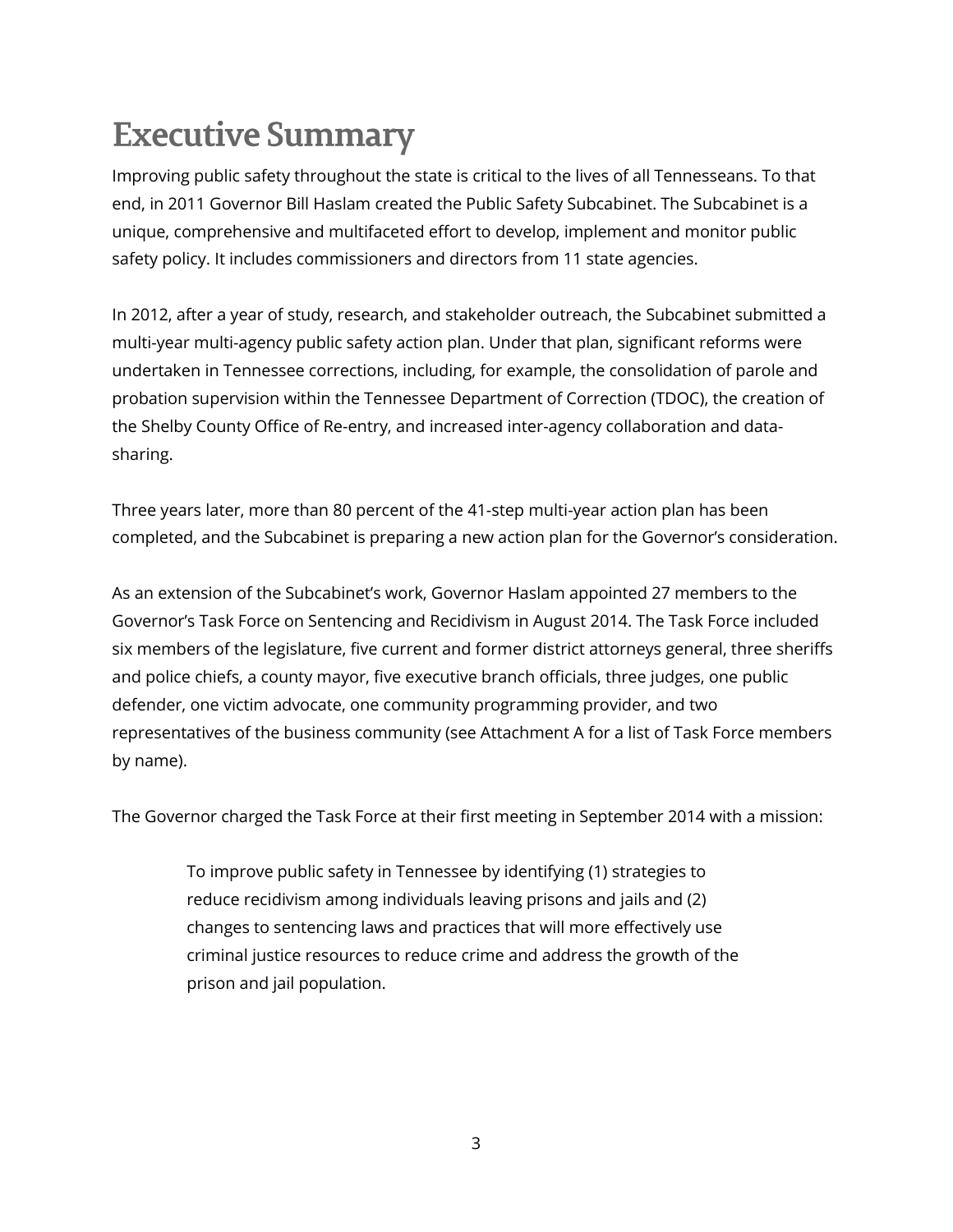To achieve its mission, the Task Force was supported by the Vera Institute of Justice (Vera) and its staff that traveled the state soliciting stakeholder opinions, organized presentations for Task Force meetings, and facilitated four working groups: Sentencing Structure, Sentencing Classifications and Enhancements, Community Supervision, and Programming and Treatment.

Work group sessions were conducted both during and in between Task Force meetings (about 5-7 times per work group). As experienced facilitators of task force work groups, Vera staff exposed Task Force members to a variety of stakeholder opinions by selecting experts and practitioners to make presentations to the members, arranging field trips (e.g. prisons, probation and parole offices, nonprofit reentry organizations) and also providing substantive reports and memorandums to assist work groups in arriving at recommendations. Once drafted, the recommendations were presented to more than 220 people (i.e. judges, public defenders, district attorneys, sheriffs, chiefs of police, domestic violence stakeholders) for feedback.

These recommendations are now ready for the consideration of the Subcabinet and Governor Haslam to be included in a new multi-year action plan.

## **Summary List of Recommendations**

### *Recommendations to Hold Offenders More Accountable*

- 1. Institute truth in sentencing for felony convictions that result in incarceration through the establishment of a clear minimum period of incarceration that is conveyed to all interested parties at the time of sentencing.
- 2. Enhance sentences for (a) third or subsequent drug trafficking offenders and (b) third or subsequent aggravated burglary (home burglary) offenders.
- 3. Enhance sentences for repeat domestic violence offenders by making third and subsequent convictions for domestic violence assault a felony rather than a misdemeanor, as is the case currently.
- 4. For domestic violence cases, allow (a) law enforcement to seek emergency orders of protection and (b) automatic orders of protection in cases where there is an arrest and deadly force is used.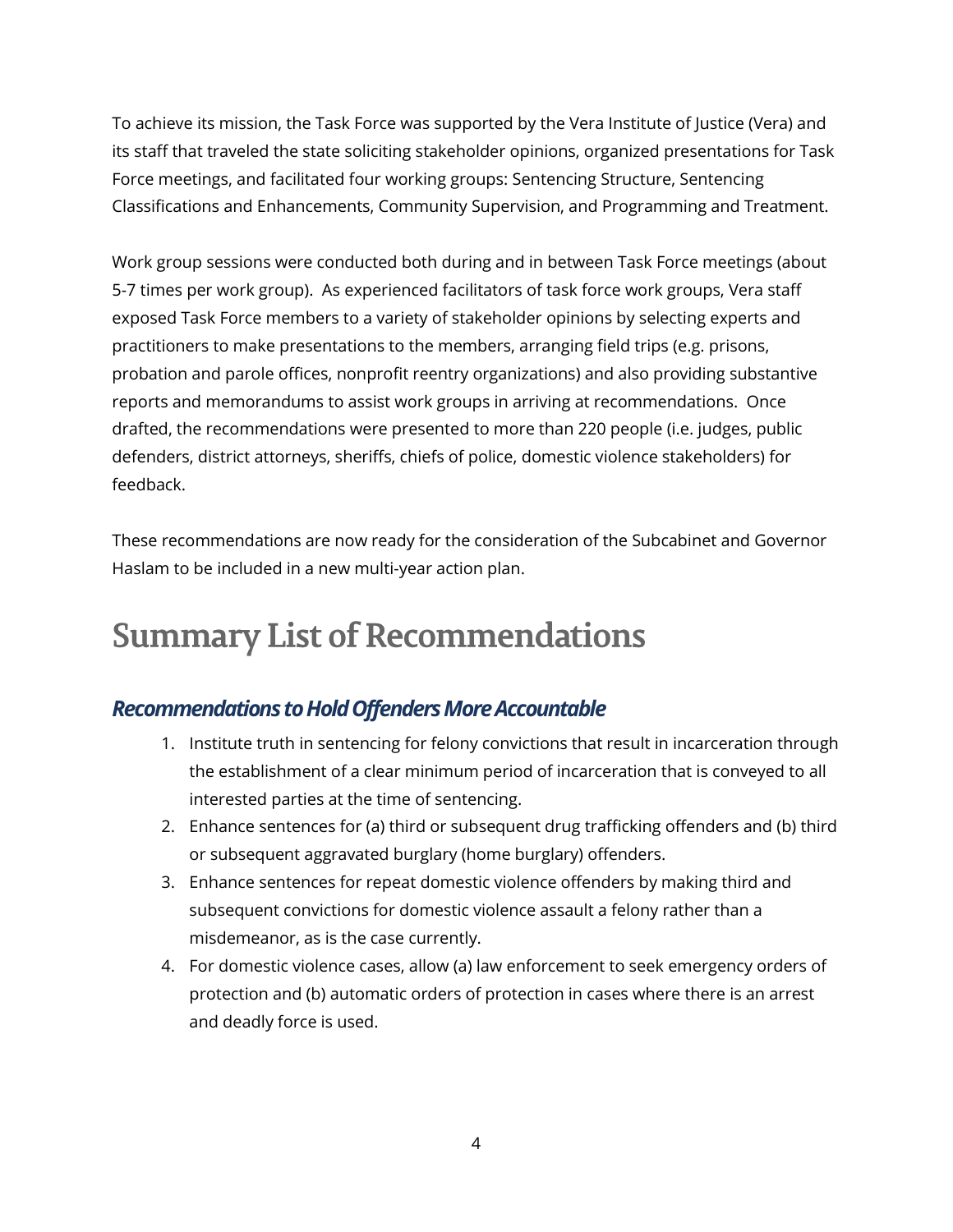### Recommendations to Reduce the Number of Repeat Offenders

- 5. Develop additional alternatives that are swift, certain, and proportionate responses for non-compliance with conditions of probation and parole when such noncompliance does not rise to the level of a new criminal prosecution or absconding from supervision.
- 6. Continue to support recovery (drug treatment) and other specialty courts, such as mental health or veteran, with funding for individual courts based on an effective evaluation system.
- 7. Establish individualized case management plans for felony offenders on community supervision (both probation and post-prison), thereby reducing the number of standard and special conditions and tailoring the conditions of supervision to fit each offender's individual risks and needs.
- 8. Invest in evidence-based, cost effective, and coordinated transitional programming and treatment services both during and after incarceration.
- 9. Ensure that all incarcerated felony offenders who are released will have a system of post-release community supervision.
- 10. Develop and implement a system of positive incentives for those on community supervision, including but not limited to a reduction in the time period of supervision.
- 11. Increase the employability of those with criminal convictions by taking steps to help them keep or obtain driver's licenses or state photo identifications.
- 12. Examine the management and treatment of sex offenders to reduce recidivism and protect society.
- 13. Raise the felony property crime threshold to \$1,000.
- 14. Support a Social Impact Bond model of investment as a way of funding promising reentry programs.

#### *Recommendations to Increase Access to Reliable Data and Information*

- 15. Establish a criminal justice research council to provide non-partisan, professional statewide research and information development.
- 16. Ensure that validated risk and needs assessments are uniformly used as a part of decision-making in felony cases, including pre-trial decisions, sentencing decisions, decisions on programming and treatment options, and post-prison supervision conditions for those who have been incarcerated.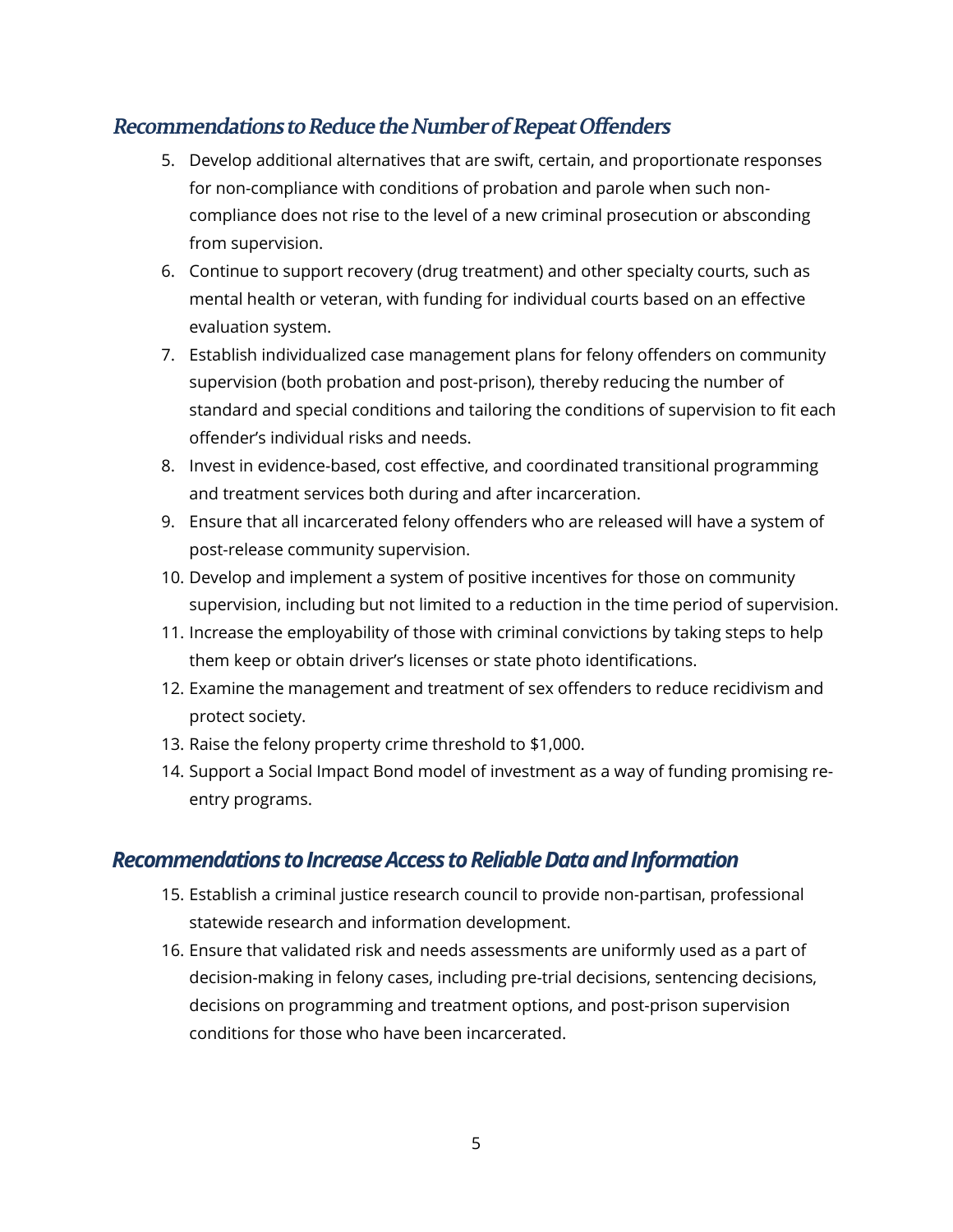# **Introduction and History**

The level of crime in Tennessee continues to be of concern to the state's leaders. The good news is that, overall, crime is on a downward trend. In 2014, reported Group A crimes (46 major categories of crime) had dropped 9.4 percent compared to 2010.  $^{\mathrm{1}}$  Yet, it is clear that Tennessee's major crime rate (based upon murders, aggravated rapes, robberies, aggravated assaults, burglaries, auto thefts, and other felony theft offenses), for which data is collected and tracked more carefully than in some other states, has remained consistently above the national average. Of particular concern is the major violent crime rate (based upon reported murders, aggravated rapes, robberies, and aggravated assaults). In 2013, Tennessee's major violent crime rate was 582.6 per 100,000 inhabitants compared to 367.9 per 100,000 inhabitants nationwide $<sup>2</sup>$ </sup>

Reducing recidivism in Tennessee is critical to improving public safety. The Task Force believes that the state can improve the way it manages felony offenders under its custody and supervision to reduce reoffending and victimization. Since 1981, Tennessee's imprisonment rate has increased by 256 percent. $^3$  In the most recent statewide study of recidivism, from 2010, 46 percent of people released from prison or jail in Tennessee were reincarcerated within three years, and this rate remained relatively flat for those released in years 2001 to 2005.<sup>4</sup> Moreover, 40 percent of admissions to TDOC prisons are people who have violated the terms of probation or parole (sometimes known as "technical violations"<sup>5</sup>) rather than committed a new criminal offense.

 $1$  Data provided by the Tennessee Bureau of Investigation.

 $2$  Data provided by the Federal Bureau of Investigation.

<sup>3</sup> E. Ann Carson, *Prisoners in 2013* (Washington, DC: U.S. Department of Justice, Bureau of Justice Statistics, 2014, NCJ 247282), 7; Stephanie Minor-Harper, *Prisoners in 1981* (Washington, DC: U.S. Department of Justice, Bureau of Justice Statistics, 1982, NCJ 82262), 2.

<sup>4</sup> Dr. Mary Karpos, *Tennessee Department of Correction Recidivism Study Felon Releases 2001-2007* (Nashville, TN: Tennessee Department of Correction, 2010), 4.

 $^5$  In this Report, the Task Force avoids the term technical violation, even though it's widely used both within and without Tennessee, preferring non-compliance, violation, or infraction. That is because it does not accurately reflect the public safety implications of non-compliance (such as through a positive drug test) even if such non-compliance does not rise to the level of a new criminal offense.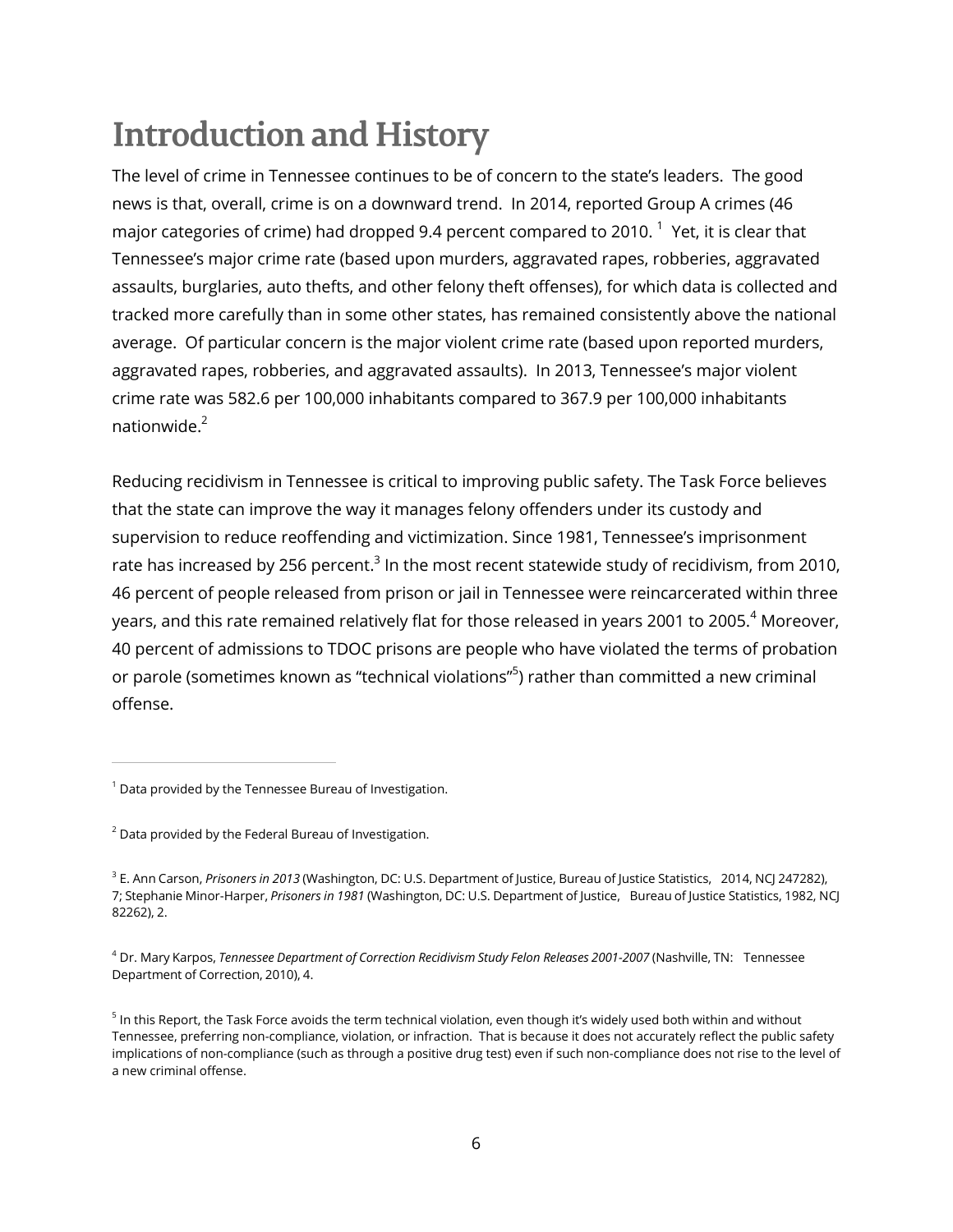In recent years the national prison population has begun to decline, and states around the country have achieved simultaneous reductions in their prison populations, their recidivism rates, *and* their crime rates. In 2013, a number of states in the South saw their total prison and jail population decrease from the previous year: Georgia (-2.6%), Kentucky (-4.9%), Louisiana (-2.2%), Mississippi (-1.6%), North Carolina (-0.6%), and South Carolina (-1.5%).<sup>6</sup> During that same time, Tennessee's prison population grew by 0.4 percent. Between 2008 (when the national prison population reached its peak) and 2013, the 10 states with the largest decreases in their imprisonment rate also experienced an average 13 percent decline in their crime rates.<sup>7</sup>

These issues—high recidivism rates, an unacceptably high violent crime rate, and growing prison population —were the impetus for the creation of the Task Force. The Task Force's recommendations are devised to address these issues.

Tennessee's present sentencing and corrections system was designed in the 1980s when the state experienced a prison overcrowding crisis, which led to federal oversight and the eventual passage of the Tennessee Criminal Sentencing Reform Act of 1989. $^8$  That legislation created the current correctional structure whereby felony offenders are either "locally sentenced" or sentenced to TDOC custody.<sup>9</sup> "Locally sentenced" offenders are those with felony sentences between one and three years (and up to six years in the largest counties) who are incarcerated in local jails or county workhouses. All other felony offenders serve their prison sentences in TDOC custody.<sup>10</sup> Currently, Tennessee has 29,319 people incarcerated for felonies. Of those, 69.8 percent are in a TDOC prison, 16.8 percent should be in a TDOC facility but are currently

<sup>6</sup> Carson, *Prisoners in 2013*, p. 3.

<sup>7</sup> Pew Charitable Trusts, *Most States Cut Imprisonment and Crime* (Washington, DC: Pew Charitable Trusts, 2015).

<sup>8</sup> Tennessee Sentencing Commission, *Report on Truth in Sentencing* (Nashville, TN: Tennessee Sentencing Commission, 1995), App. A, 44-45. *See also* Tenn. Code Ann. § 40-35 *et seq.*

 $^9$  Tenn. Code Ann. § 40-35-104.

 $10$  These offenders serve their sentences in a TDOC prison or in local correctional facility pending an open bed in a TDOC prison. Those felony offenders in local jails awaiting a TDOC prison bed are referred to as TDOC's "back-up" population.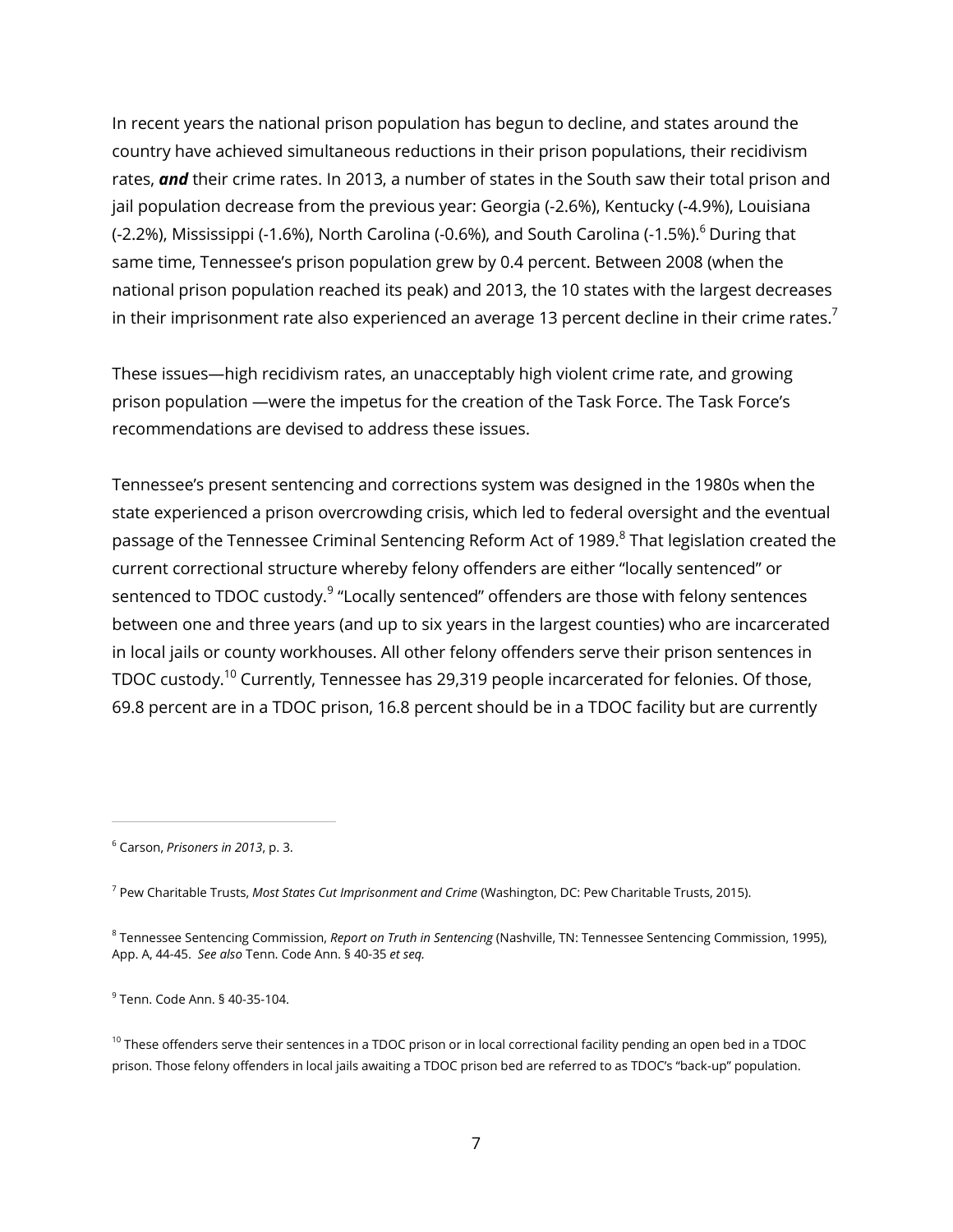part of TDOC "backup" in a local correctional facility (that is, awaiting space in a TDOC prison), and 13.4 percent are locally sentenced.<sup>11</sup>

The Sentencing Reform Act of 1989 also set out the current sentencing matrix that determines sentence length and the amount of time an offender will serve in prison, based on (1) the offender type and (2) the felony offense class. This matrix classifies offenders by conviction history ("especially mitigated", "standard", "multiple", "persistent" or "career offender") and assigns a sentence range for each felony class (A through E). Each type of offender and felony class is assigned a sentence with a percentage that represents the amount of the sentence required to be served before the offender is eligible for parole consideration (a "release eligibility date" or "RED" date). In general, especially mitigated offenders' RED dates are at 20 percent of their sentence, standard offenders' are at 30 percent, multiple offenders' are at 35 percent, persistent offenders' are at 45 percent and career offenders' are at 60 percent. So, for example, a standard offender (a person with fewer than two prior felony convictions) who is convicted of a class D felony and sentenced to 4 years in prison would have a RED date at 30 percent time, meaning the offender would be eligible for parole release in 1.2 years.<sup>12</sup>

Overlaying this system are numerous legislative reforms that have increased sentences for particular offenses, including restricting parole eligibility for certain offenses or enhancing sentences or penalties for certain offenders. These changes have resulted in a complex system where some offenses are covered by the general matrix described above, with RED dates set at 20-60 percent; other offenses where RED dates are set at 85-100 percent, but various amounts of sentence credits are allowed;<sup>13</sup> and a few offenses with no parole eligibility and sentence credits are not allowed. $^{14}$ 

<sup>11</sup> Tennessee Department of Correction, *Tennessee Felon Population Update May 2015* (Nashville, TN: Tennessee Department of Correction, 2015), 4.

 $12$  That does not mean the offender will be released at that date. Under the present system, the offender would then undergo the parole determination process before the Board of Parole. The Board of Parole has the discretion to decide whether the offender merits parole release.

<sup>13</sup> Tenn. Code Ann. § 40-35-501(i)(1), (j), (k).

<sup>14</sup> Tenn. Code Ann. § 40-35-501(*l*).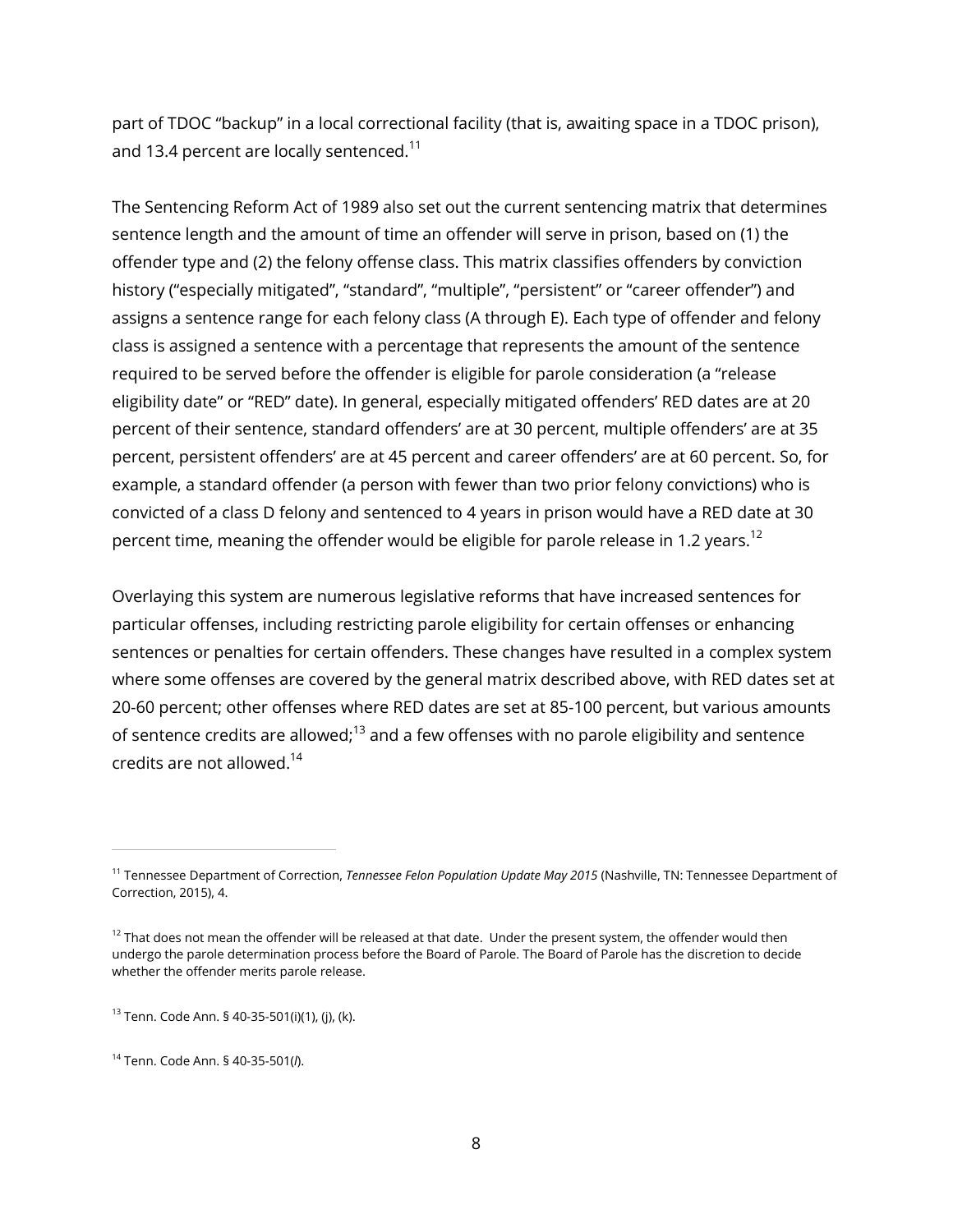# **Task Force Approach and Framework**

The primary mission of the Task Force is to improve public safety. To that end, the Task Force recommendations fall into three general categories: (1) recommendations to hold offenders more accountable, including through sentence certainty and sentence enhancements; (2) recommendations designed to reduce recidivism and to increase success for those people under probation and parole supervision; and (3) recommendations to improve access to reliable data to better inform policy and practice.

*Accountability*: Greater accountability in the realm of sentencing and community supervision demands not only increased sentences for some serious offenses (which the Task Force recommends) but also more refined tools and programming for those offenders whose sentences are served or are continued in the community.

*Reducing recidivism*: There are too many beds in Tennessee prisons occupied by people who were on probation or parole and were returned to prison for violating a condition of their supervision (rather than for committing a new criminal offense). In fiscal year 2014, 40 percent of system-wide prison admissions were for parole and probation violators.<sup>15</sup> Such imprisonment, intended to punish non-compliance, does little to advance the chances that such persons will be able to resume a normal, law-abiding life. It removes individuals from families and communities and adversely impacts opportunities for employment, treatment, or education. Incarceration, when not needed for immediate public safety, simply adds to the likelihood of failure and recidivism. Although some offenders on supervision require increased monitoring and interventions to ensure compliance when their behavior begins heading into risky territory, Tennessee probation and parole officers need a broader array of alternatives to detention and incarceration to better supervision outcomes. These should be accompanied by increased training and education of officers about the other ways to improve compliance and achieve positive change in their supervisees' behavior and about the detrimental impact of removal from the community on offenders' long-term recidivism.

<sup>15</sup> Tennessee Department of Correction, *Tennessee Felon Population Update May 2015* (Nashville, TN: Tennessee Department of Correction, 2015), 8.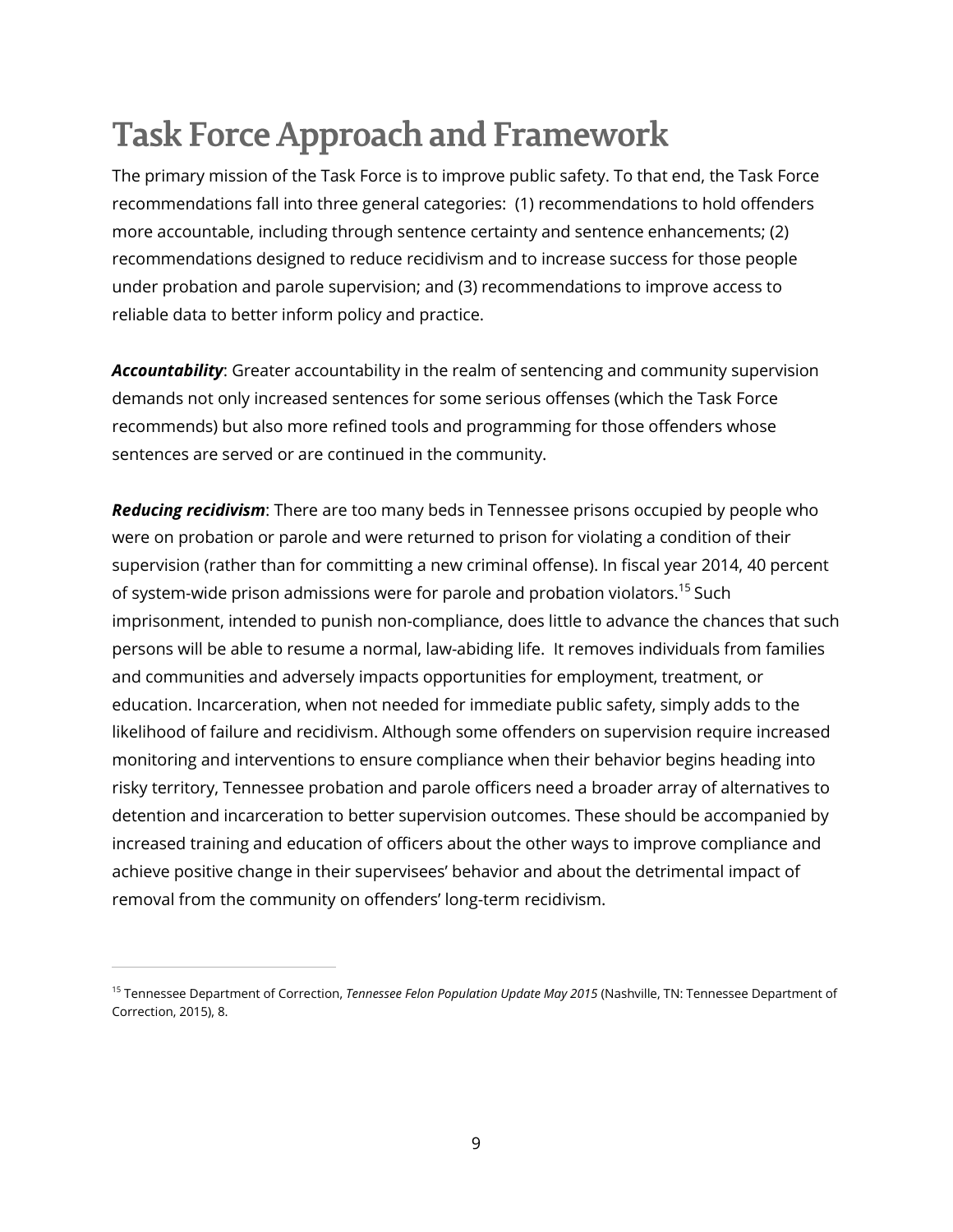*Better data and information*: The experience of the Subcabinet has demonstrated the success of data-driven approaches to policy development and oversight, which is reflected in the Task Force's recommendations for a criminal justice research council and the incorporation of risk and need assessment information in criminal justice decision-making.

The consensus of the Task Force was around these three broad categories and the recommendations that embody them. But the Task Force discussions also explored other issues, such as concerns about overreliance on incarceration in Tennessee; the desire for more front-end tools to combat substance abuse; and the need for more resources for victims, especially domestic violence victims. Thus, the consensus recommendations from the Task Force do not represent the only ideas that Task Force members have about how to reduce recidivism and improve public safety, but those upon which there was general agreement.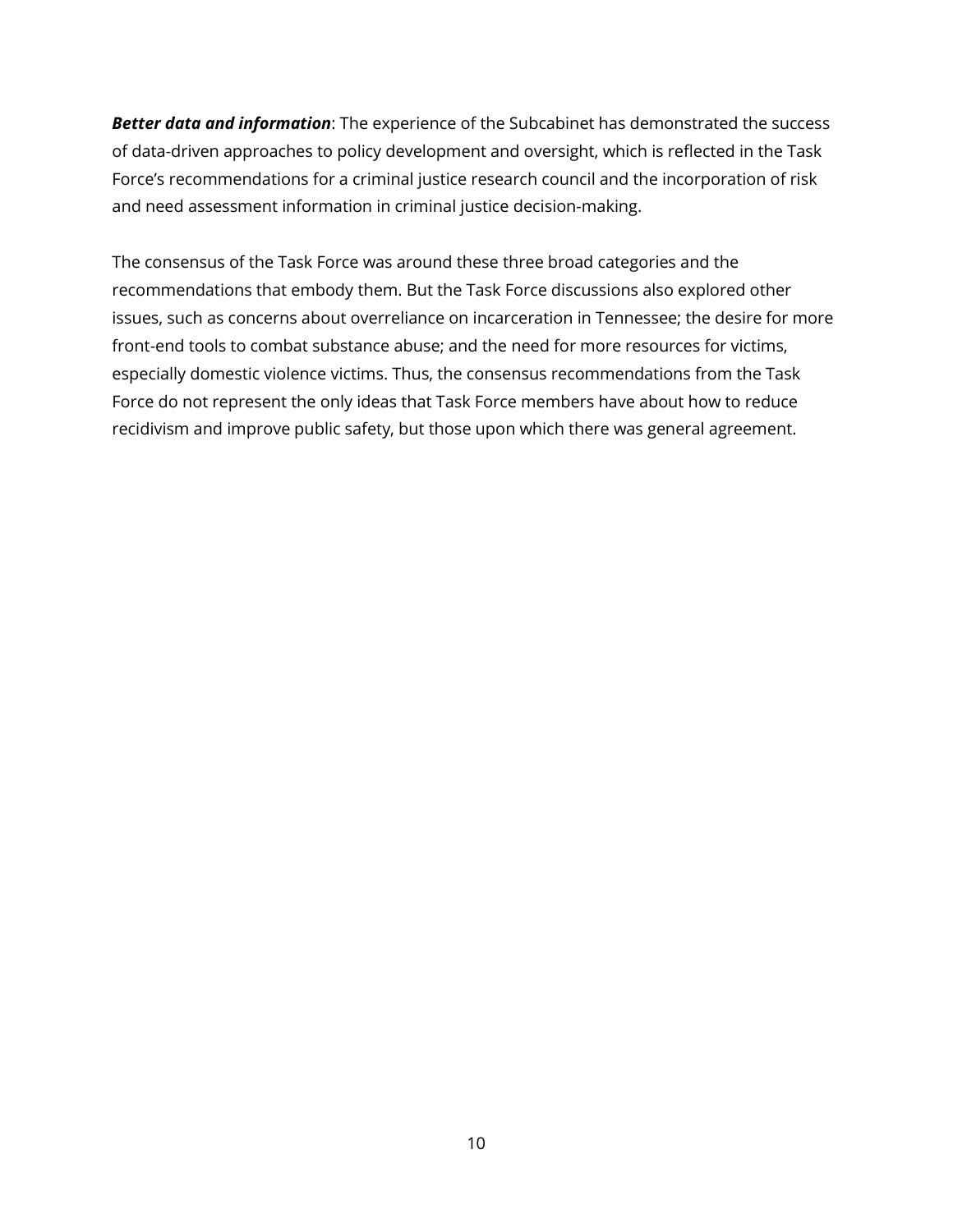### **Task Force Recommendations**

### *Recommendations to Hold Offenders More Accountable*

**1. Institute truth in sentencing for felony convictions that result in incarceration through the establishment of a clear minimum period of incarceration that is conveyed to all interested parties at the time of sentencing.**

The Task Force recommends that the present sentencing system be replaced with a sentencing system of sentence transparency and certainty. Under the new system, every sentencing order that includes prison or jail time would indicate a minimum period of incarceration, as well as the maximum period. The court's order would clearly communicate the minimum period of incarceration to all parties at the time of sentencing. The minimum incarceration period would be the earliest an offender could be released from prison or jail. The earliest release date would be a presumptive release date; while no offender could be released from prison or jail before the presumptive release date, disciplinary infractions while incarcerated could extend the release date. This model would end fully discretionary parole release decided by the Board of Parole before the presumptive release date.

Although the Board of Parole would be retained to maintain and make parole decisions for legacy offenders (those sentenced under prior law and whose sentences have not expired), this model would end discretionary parole release, as individuals would be released upon reaching the presumptive release date. A risk and needs assessment for each offender should begin at prison and jail intake so that the plan for each individual's post-release supervision is in place upon his or her presumptive release date. A period of post-release supervision of between 6 and 18 months would be instituted for all persons released from incarceration, in accordance with a risk and needs assessment. (See Recommendation 9.)

One possible model for such a revision would maintain the existing classification of felony offenses, the range of punishment associated with each offense, and the categorization of offenders. The actual length of incarceration would be defined at the time of sentencing, based on two factors: the overall length of sentence imposed, and the offender's prior history. The release eligibility date (the "RED" date, under the current system) would become the presumptive release date. Upon reaching this presumptive release date, an offender would be released unless any misconduct committed while incarcerated resulted in significant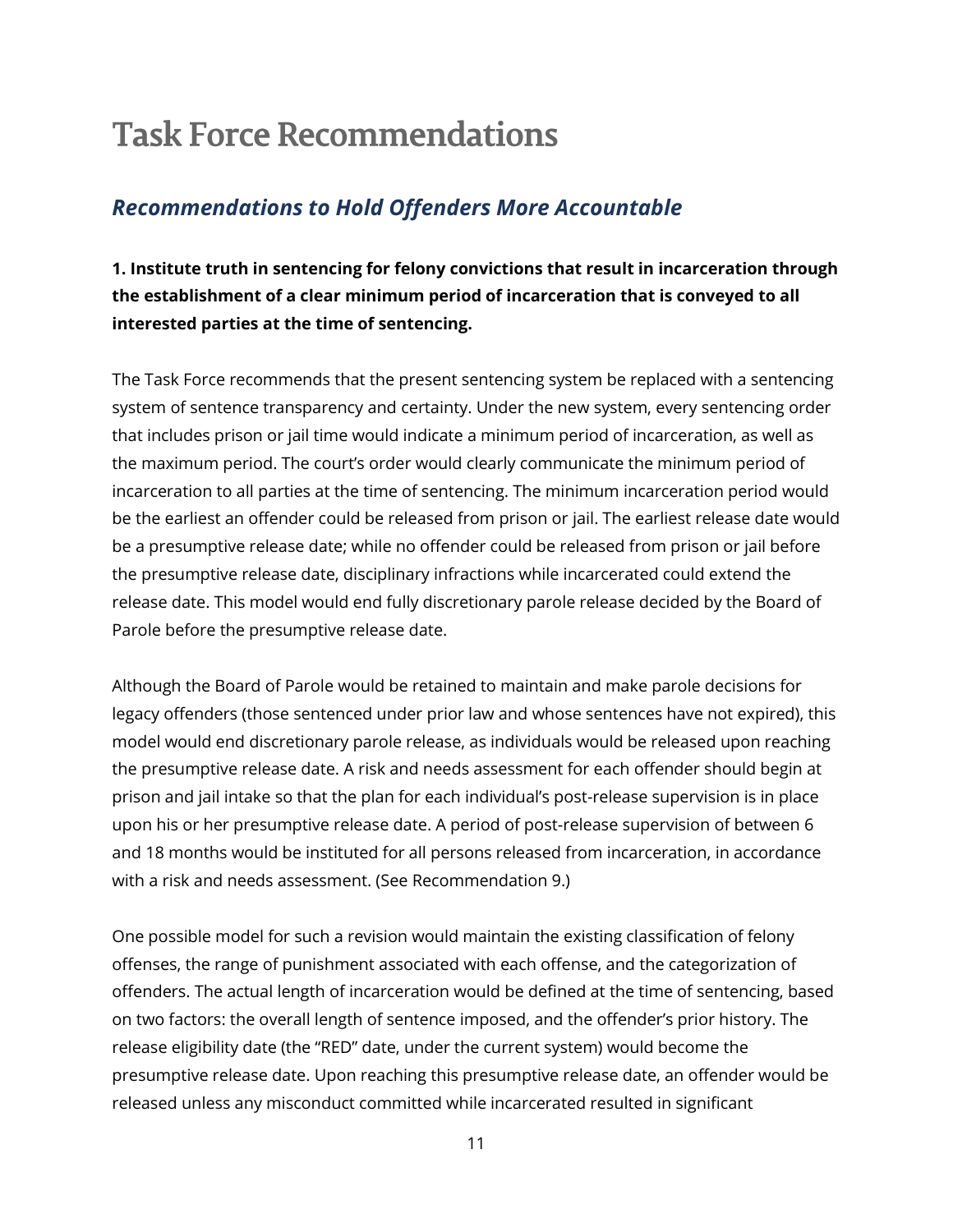institutional sanctions. If the offender committed misconduct while in custody, the date of his or her presumptive release could be extended according to a pre-determined sanctions grid. An inmate might achieve a reduction in those sanctions by participating in approved programs, but in no event would sanction reductions reduce the length of incarceration below the original presumptive release date.

The purpose of this recommendation is to make sentencing more transparent, not to necessarily change the length of prison sentences or the average time served, although release eligibility dates could be adjusted in order to ensure better use of prison beds for serious offenders. The present sentencing structure in Tennessee engenders confusion among all participants in the justice system—prosecutors, judges, defense attorneys, defendants, and victims alike—and therefore undermines public confidence in the justice system.<sup>16</sup> Transparency and certainty at the time of sentencing are essential to maintaining the legitimacy of the criminal justice system.

A full examination of the current system of sentencing in Tennessee is warranted. Before any revisions of the sentencing system are made, an analysis of the average amount of time currently served by offenders for each crime category should be completed.<sup>17</sup> The analysis would then inform any revised sentencing ranges. In order to incentivize compliance with prison rules, a new system must include, as the proposed model above does, the ability for the offender's in-custody behavior to have an impact on the total length of his or her incarceration. Additionally, adequate training of corrections staff and oversight of the in-custody discipline system would be essential, since so much more would be at stake in any finding of rulebreaking.

<sup>&</sup>lt;sup>16</sup> Public opinion research has found that the percentage of a sentence served was more important to respondents than its length. A 2012 national survey conducted by the Pew Center on the States showed that 68 percent of respondents favored a person being sentenced to five years and being released on parole after serving four of those years, while only 19 percent favored a person being sentenced to ten years and being released on parole after serving five years. See Public Opinion Strategies and The Mellman Group, *Public Opinion on Sentencing and Corrections Policy in America* (Philadelphia: Pew Center on the States, 2012).

 $17$  Such an analysis cannot be completed within the time frame of the Task Force and its report.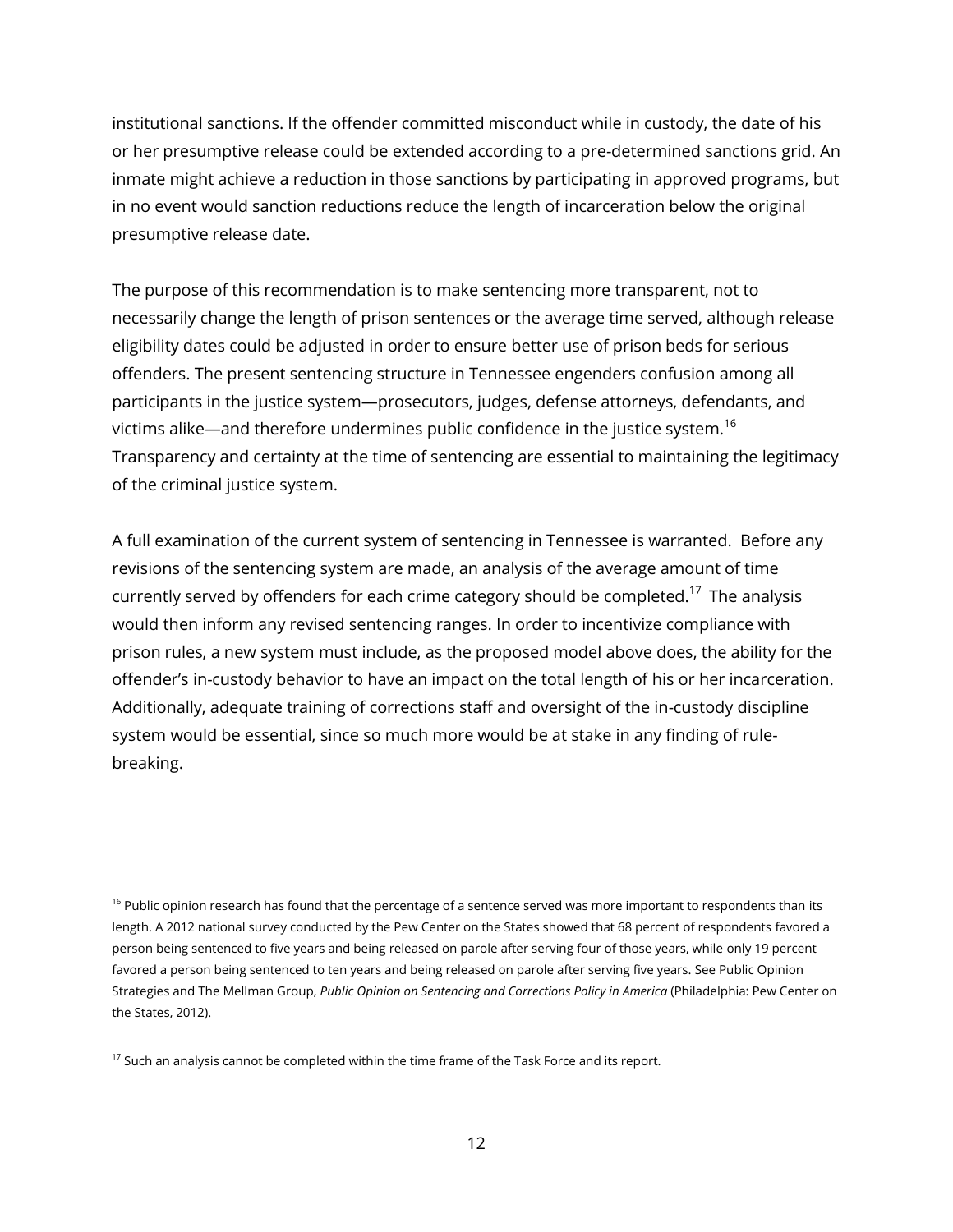#### **2. Enhance sentences for (a) third or subsequent drug trafficking offenders and (b) third or subsequent aggravated burglary (home burglary) offenders.**

The Task Force recommends increasing penalties for two classes of offenders: recidivist drug traffickers and recidivist aggravated burglars. The Task Force believes these repeat offenders pose a particular public safety challenge and require longer prison sentences.

In the case of repeat drug traffickers, an enhanced penalty of 85 percent service of a sentence and no probation eligibility would attach to third or subsequent convictions for A, B and C drug sale, manufacture or distribution convictions. The prior convictions for drug sale, manufacture or distribution could be for any felony class.

Recidivist aggravated burglars (those who burglarize homes) would similarly be subject to 85 percent service of a sentence and ineligible for probation upon a third or subsequent conviction for aggravated burglary.

#### **3. Enhance sentences for repeat domestic violence offenders by making third and subsequent convictions for domestic violence assault a felony rather than a misdemeanor, as is the case currently.**

While incidents of domestic violence comprise half of all reported violent crime<sup>18</sup>, penalties for domestic violence do not reflect the significant public safety hazard they represent. Moreover, while Tennessee law provides recidivist enhancements for other offenses, such as drug possession, there are no such enhancements for misdemeanor domestic violence. Recidivist misdemeanor domestic violence offenders currently receive no enhanced penalty for repeat offenses. The Task Force recommends that a third or subsequent misdemeanor domestic violence conviction should become a felony.

In crafting such an enhancement, two factors should be taken into consideration: the look-back period for the previous convictions and the nature of the current and previous offenses. As regards the former, the prior convictions should be within the preceding 20 years. And the previous and current offenses for misdemeanor domestic violence should be limited to intimate-partner violence, between current or former intimate partners. Tennessee defines domestic violence broadly to include not only intimate partners and family members but also

<sup>&</sup>lt;sup>18</sup> According to the Tennessee Bureau of Investigation's Incident Based Reporting System.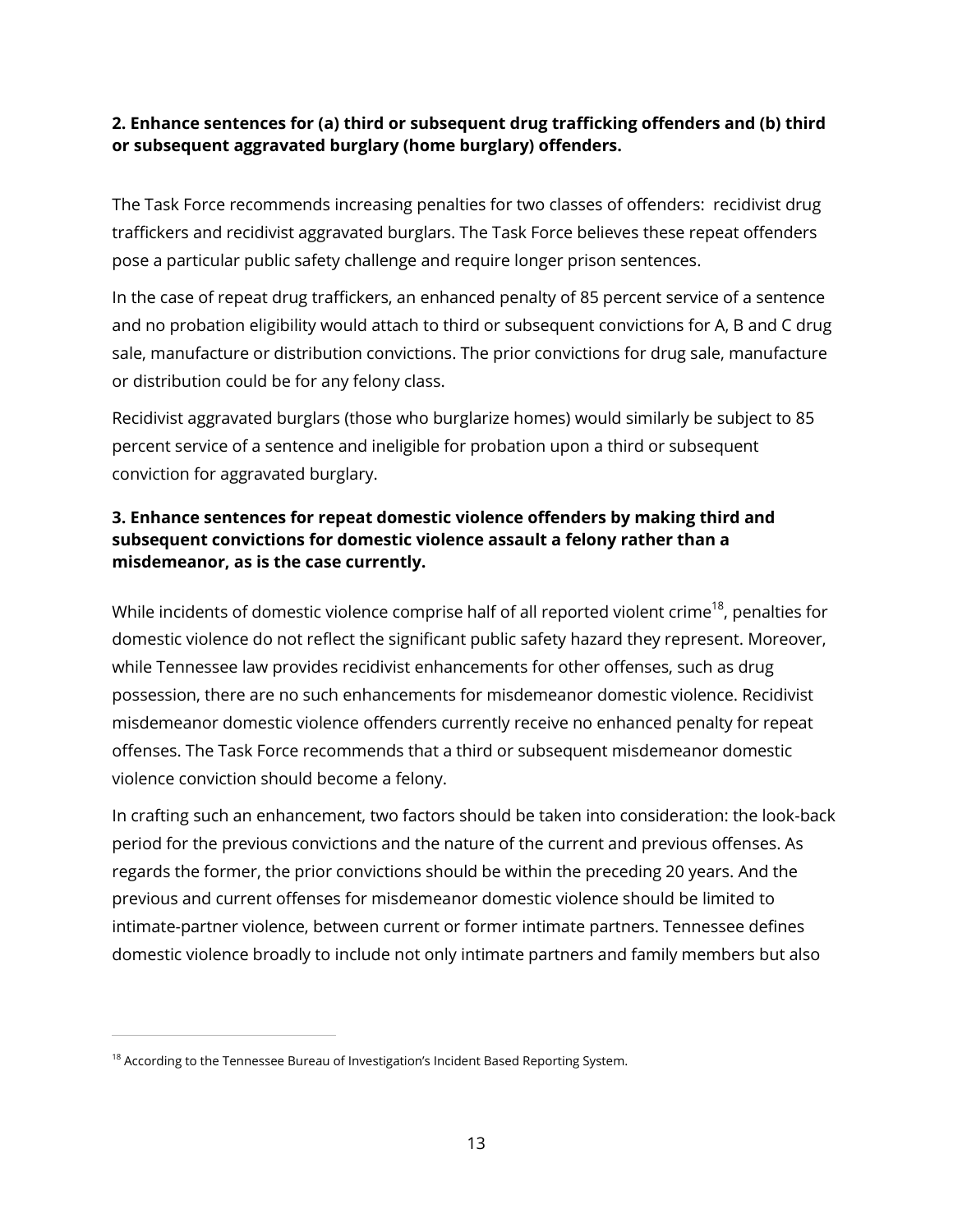any current or former co-habitants. The Task Force recommends that this enhancement apply only to intimate-partner violence.

#### **4. For domestic violence cases, allow (a) law enforcement to seek emergency orders of protection and (b) automatic orders of protection in cases where there is an arrest and deadly force is used.**

Tennessee saw a 12.6 percent decline in reported domestic violence incidents from 2010 to 2014. While this progress is hopeful, many members of the Task Force believe that domestic violence remains an urgent public safety priority and there should be more tools for victims' protection available to victims themselves and to law enforcement. The current system for victims to obtain orders of protections against assailants imposes serious hardships, thereby discouraging victims from taking necessary steps to protect their safety. The Task Force recommends that emergency orders of protection, available 24 hours a day and processed by a judicial officer, be made available to victims. An in-person hearing should be required within 14- 30 days following the issuance of the order.<sup>19</sup> Law enforcement officers who are called to the scene of an incident should be able to initiate this process.

Additionally, in cases where there is an arrest, and victims allege the use or the attempted use of deadly force by the assailant, an automatic order of protection should issue, with an inperson hearing required within 48-72 hours from its issuance.

### *Recommendations to Reduce the Number of Repeat Offenders*

**5. Develop additional alternatives that are swift, certain, and proportionate responses for non-compliance with conditions of probation and parole when such non-compliance does not rise to the level of a new criminal prosecution or absconding from supervision.** 

Many decades of research on human behavior indicate that an immediate response to behavior is always more effective than a delayed response.<sup>20</sup> TDOC has a robust sanctions

 $19$  Alabama requires a hearing within 14 days of issuing a temporary order; North Carolina allows for a hearing within 20 days; Georgia authorizes up to 30 days before a hearing.

<sup>20</sup> Amy L. Solomon, et al., *Putting Public Safety First: 13 Parole Supervision Strategies to Enhance Reentry Outcomes* (Washington, DC: Urban Institute, Justice Policy Center, 2008), 13.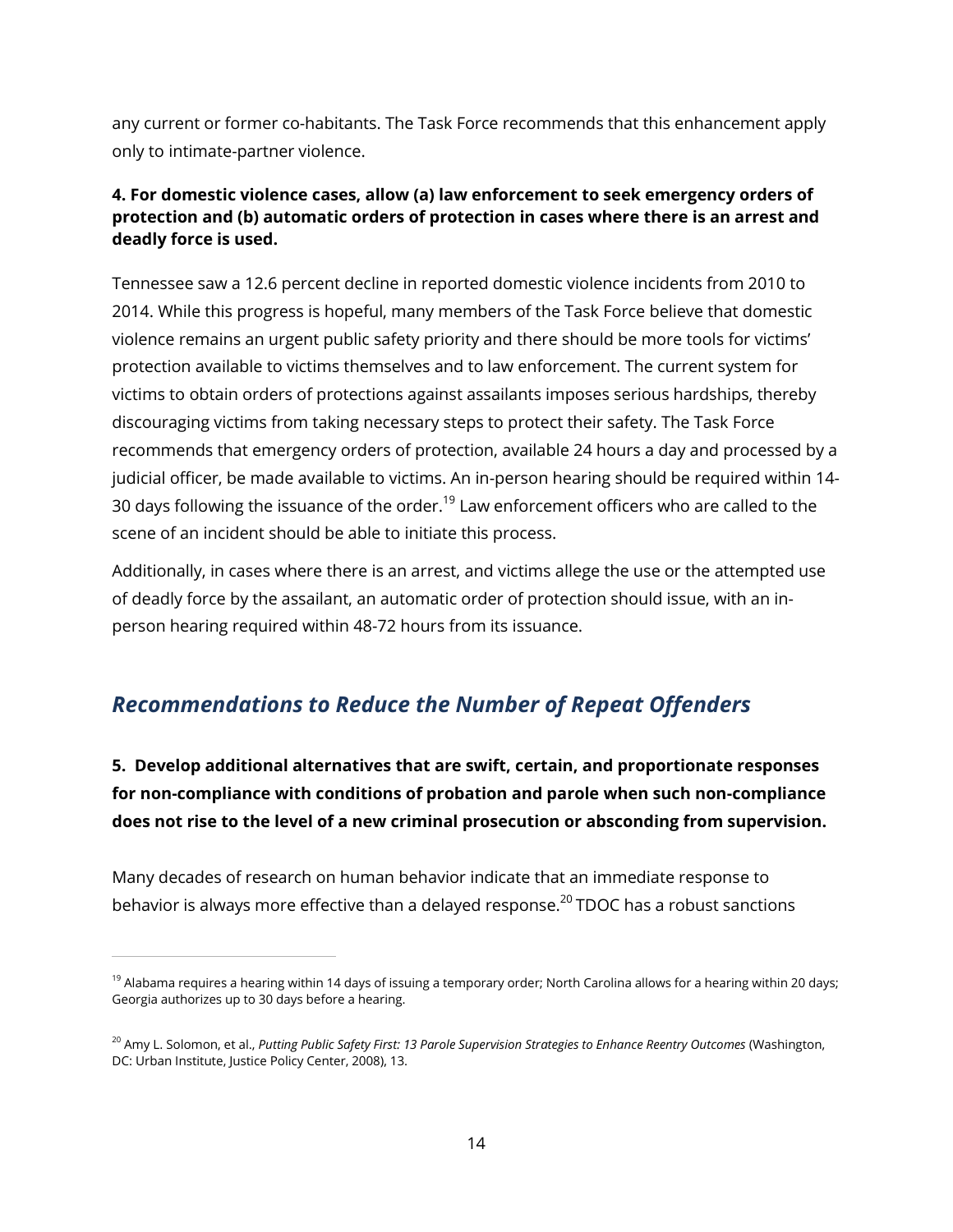matrix that provides a range of sanctions for violations that officers can quickly impose. These community-based sanctions should be the preferred response when offenders violate the terms of their supervision. Any response that requires secure confinement can have negative consequences on positive supports an offender has in the community. Even a short period of detention or incarceration can cause offenders to lose jobs, housing, or custody of their children. Only when all community-based sanctions have been imposed and an individual continues to violate should secure confinement sanctions other than a revocation to prison be considered.

Short-term administrative jail sanctions. TDOC should strive to respond to violations with a community-based response. If those responses are ineffective with an individual, short-term jail stays can be used as a sanction in lieu of revocation. The least amount of time should be used, initially one-to-three days, and should only escalate to up to 7 days if a shorter term has been used and has not been effective at curbing that individual's behavior. Administrative sanctions would allow probation and parole officers (PPOs) to impose the jail time without first obtaining direct judicial approval, enabling a more immediate sanction. To protect due process rights, offenders may have an administrative hearing or waive their right to one.<sup>21</sup>

Limiting eligibility for revocation to offenders who have already served a short-term jail sanction. Offenders on probation and parole supervision should be ineligible for revocation by a judge or the Board of Parole unless they have already been subject to a short-term jail sanction. This limited eligibility would not apply to absconders or those who have committed a new criminal offense.

Guidelines for revocations. To determine the appropriate sanction for those offenders who are revoked for a non-criminal violation, TDOC will collaborate with the judiciary and the Board of Parole to develop advisory guidelines to use in determining the confinement period for probation and parole revocations. The guidelines would be based on the severity of the violation and the defendant's risk level.

<sup>21</sup> *See* N.C. Gen. Stat. 15A-1343.2(e) (discussing the waiver procedure for allowing probation and post-release supervision officers to impose administrative jail sanctions).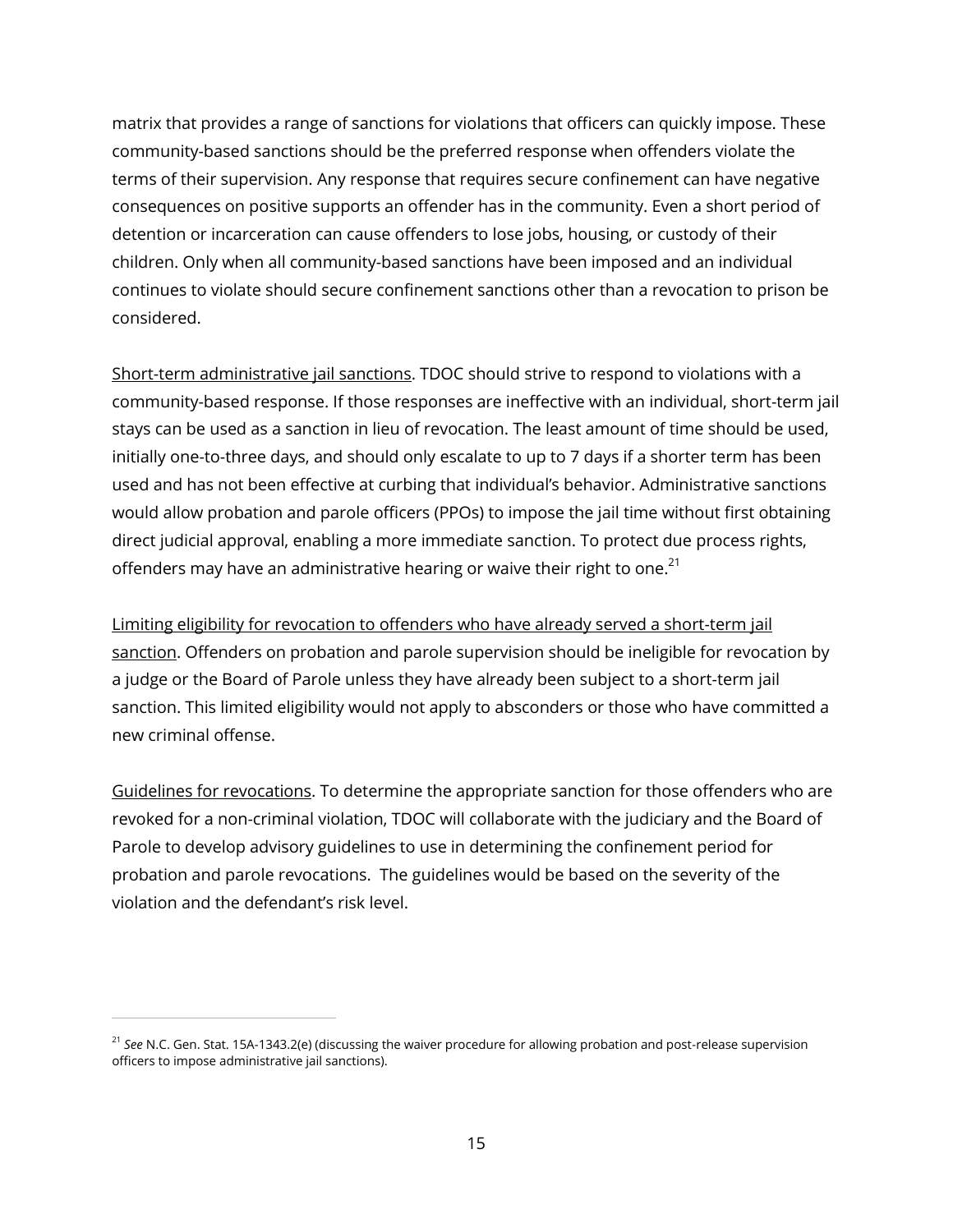Pilot probation revocation center analysis. Using prison and jail beds to respond to low-level non-compliance with parole and probation conditions should be avoided by using a comprehensive graduated response matrix and community resources for treatment and programming. However, when confinement for non-compliance is necessary, revocation centers may be an effective alternative to prisons and jails. Revocation centers should be used sparingly, following the use of administrative jail sanctions as discussed in this recommendation, and as a means of last resort in responding to violations. Revocation centers should allow for work/study release, allowing violators to continue their employment or studies in the community, thereby reducing the negative impact of the incarceration on the individual's pro-social activities while also enforcing accountability. Tennessee should pilot a probation revocation center located in the jurisdiction with the highest concentration of offenders who are entering prison as a result of a revocation and who have jobs or are enrolled in school at the time of the revocation.

#### **6. Continue to support recovery (drug treatment) and other specialty courts, such as mental health or veteran, with funding for individual courts based on an effective evaluation system.**

Since 2003, Tennessee, by statute, has recognized that drug courts can be an effective sentence for offenders who are abusing substances or are chemically dependent.<sup>22</sup> Each jurisdiction in Tennessee is authorized to start a drug court, with statutory provisions providing direction relating to eligibility and guiding principles. $^{23}$ 

This recognizes the growing consensus that drug courts achieve statistically significant reductions in the recidivism rates of program participants relative to treatment in prison groups.<sup>24</sup> Tennessee should continue to expand and standardize these recovery courts; ensure

<sup>22</sup> Tenn. Code Ann. § 16-22 (2014).

 $^{23}$  The Act tasks the Office of Criminal Justice Programs in the Department of Finance and Administration with developing standards of operation for drug court treatment programs.

<sup>24</sup> Washington State Institute for Public Policy, *Evidence-Based Adult Corrections Programs: What Works and What Does Not*  (Olympia, WA: Washington State Institute for Public Policy, 2006). While there is a large body of research on the benefits of drug courts, there has been some criticism of the research methodology and of courts adjusting admission criteria to favor participation of those with the most potential to succeed. See Joanne Csete and Denise Tomasini-Joshi, *Drug Courts: Equivocal Evidence on a Popular Intervention* (New York: Open Society Foundations, 2015), 15.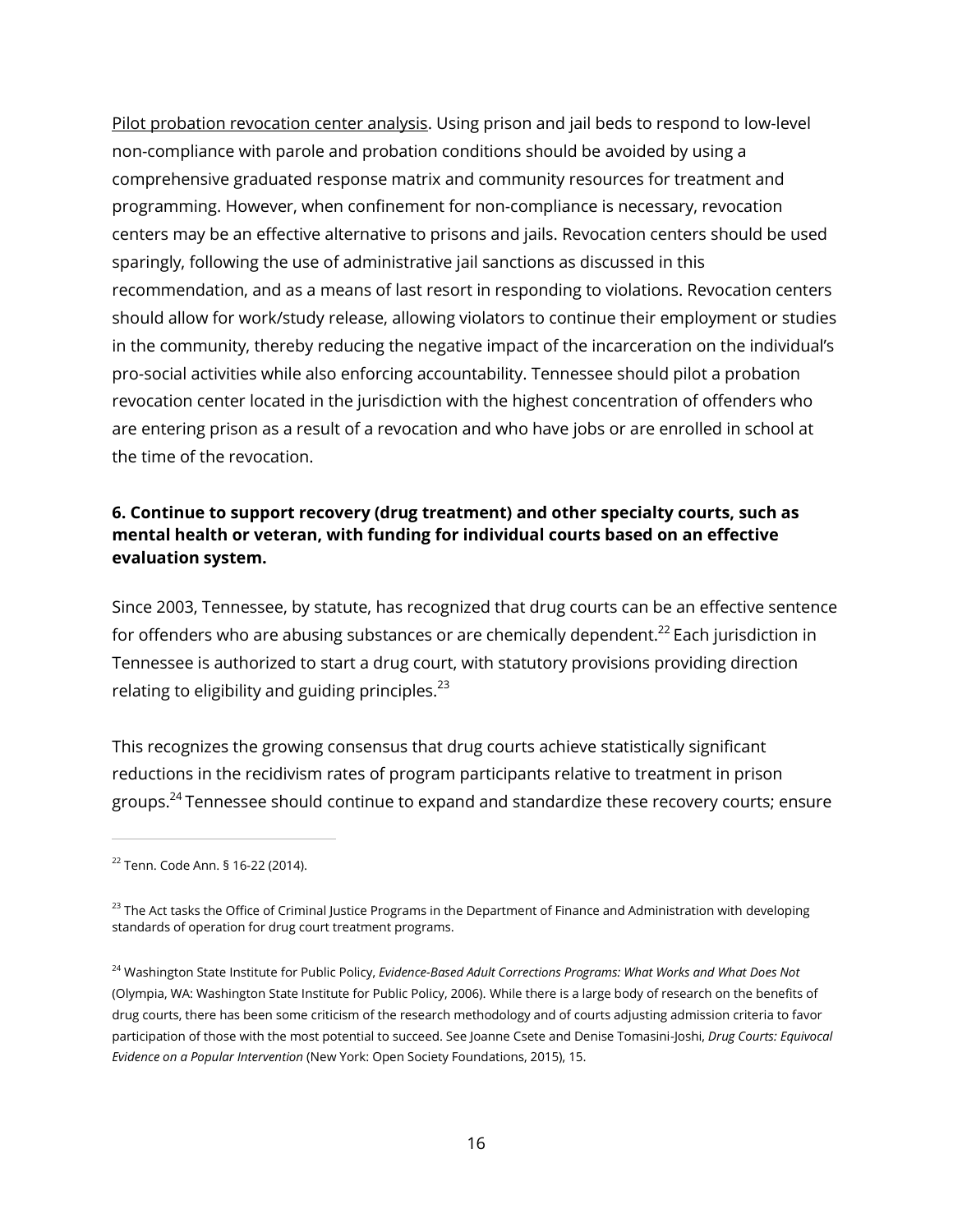that eligibility to participate is based on established, evidence-based criteria; and ensure that a validated risk and needs assessment tool is used to determine the appropriate type and level of programming, services, and supervision. Additionally, Tennessee should build on its commitment, reflected in recent appropriations, to create additional recovery courts that combine the services of drug courts with mental health and veterans' courts.

#### **7. Establish individualized case management plans for felony offenders on community supervision (both probation and post-prison), thereby reducing the number of standard and special conditions and tailoring the conditions of supervision to fit each offender's individual risks and needs.**

Currently, parole and probation supervision mandates compliance with standard conditions (for all offenders) and special conditions (imposed on certain offenders related to their offense or other characteristics) based on the discretion of the judge or the Board of Parole. These conditions may include anything from curfews to travel restrictions to abstinence from alcohol. Often, people on parole or probation supervision are subject to myriad standard and special conditions that are unnecessarily onerous and confusing, making it more likely that they will end up in violation. Standard probation and parole conditions should be few in number but significant and relevant, so that supervisees can reasonably comply. Many states have reconsidered the long list of conditions placed on offenders on probation and parole. Georgia, for instance, now has only five standard conditions, and between 2007 and 2013 saw marked decreases in both non-criminal violations of the terms of supervision and new criminal offense revocations for parole (from 567 to 134 non-compliance violations and from 2,993 to 2,065 new criminal offense revocations). 25

Part of limiting supervision conditions to those that are necessary and meaningful is matching supervision regimes to individual offenders. All offenders should have individualized case plans that are tailored to their risks and needs, provide transparency in expectations between the officer and the offender, and allow the officer and offender to work together to identify goals and priorities to complete supervision requirements. Individualizing case plans and working

<sup>25</sup> National Reentry Resource Center, *Reducing Recidivism: States Deliver Results* (New York: Council of State Governments Justice Center, 2014), 7.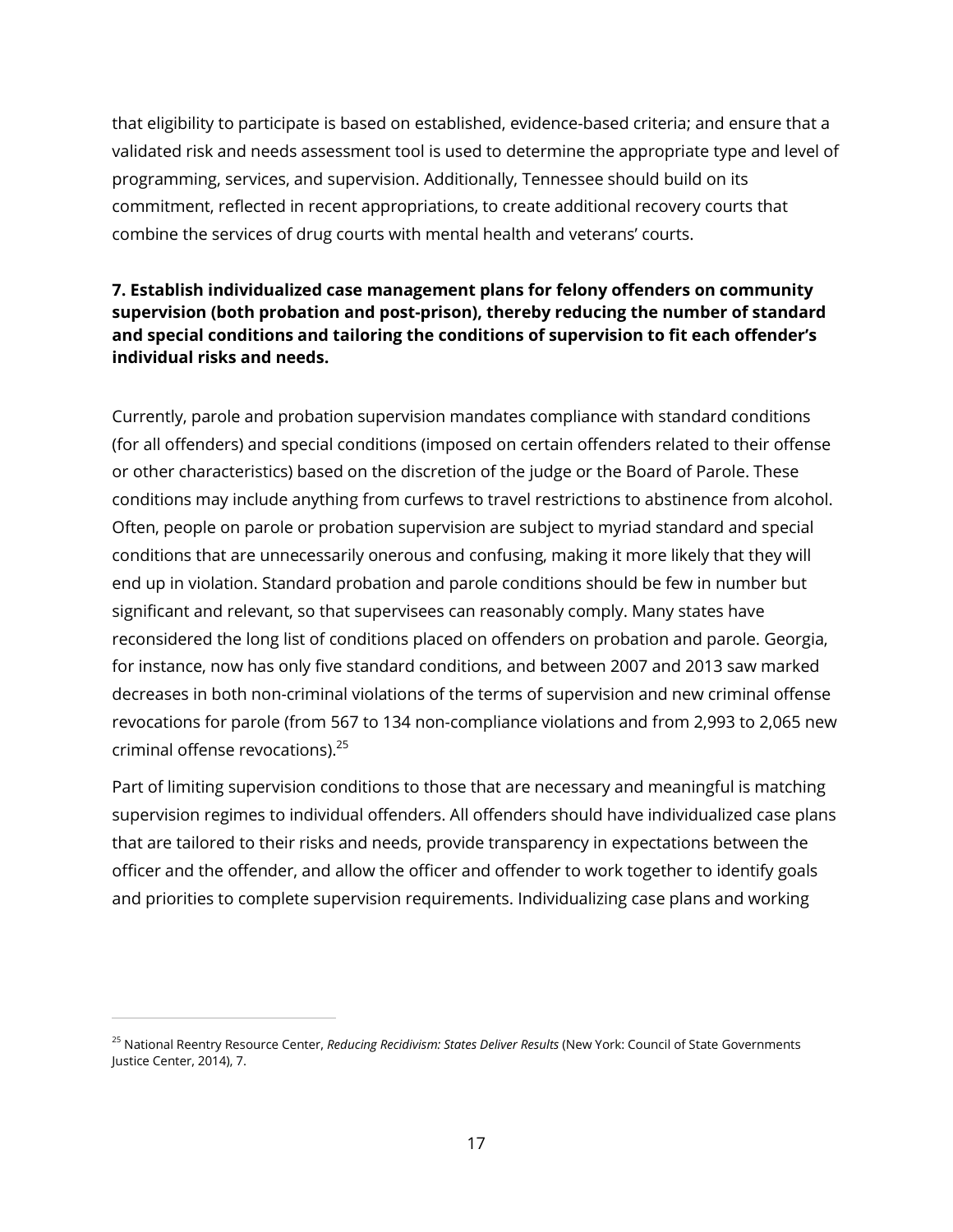collaboratively with people on parole and probation supervision to define expectations and goals has been shown to improve success for those on supervision.<sup>26</sup>

#### **8. Invest in evidence-based, cost effective, and coordinated transitional programming and treatment services both during and after incarceration.**

Addressing treatment and service needs prior to release from jail or prison can be a costeffective way to reduce recidivism.<sup>27</sup> Even for those facing long prison terms, treatment, education, and other programming during incarceration can reduce violence in prison, build skills needed after release, and address the issues that led to criminality in the first place. Building upon the work in re-entry planning already begun by TDOC, it would serve Tennessee's long-term public safety goals to invest in cost-effective, evidence-based programming and treatment pre- and post- release that address criminogenic risk factors (those that contribute to the likelihood of reoffending). Prison and re-entry programming that employs the principles of risk, needs, and responsivity can make the best use of limited resources to maximize the impact of interventions on recidivism. Using these principles ensures that the intensity of treatment matches the risk of reoffending, targets criminogenic needs, and is compatible with the individual's learning style and particular characteristics.

The factors that are most central to criminal behavior include antisocial thinking, antisocial peers, antisocial personality patterns, and substance abuse; problems with stable housing and employment; inadequate education; and a lack of positive family support.<sup>28</sup> Both prison and reentry programs must address these factors, identified through a validated risk and needs assessment instrument, with a specific consideration for gender-specific programming and the impact of past trauma on the ability of an individual to be responsive to particular programs. Rates of post-traumatic stress disorder and exposure to violence among incarcerated males

<sup>26</sup> Amy L. Solomon, et al., *Putting Public Safety First: 13 Parole Supervision Strategies to Enhance Reentry Outcomes* (Washington, DC: Urban Institute, Justice Policy Center, 2008), 23-29.

<sup>27</sup> See generally, Fred Osher, Henry Steadman, and Heather Barr, *A Best Practice Approach to Community Reentry From Jails for Inmates with Co-occuring Disorders: the APIC Model* (Delmar, NY: National GAINS Center, 2002).

<sup>28</sup> D.A. Andrews, James Bonta, and J. Stephen Wormith, "Recent Past and Near Future of Risk and/or Need Assessment," *Crime & Delinquency* 52, no.1 (2006): 7-27.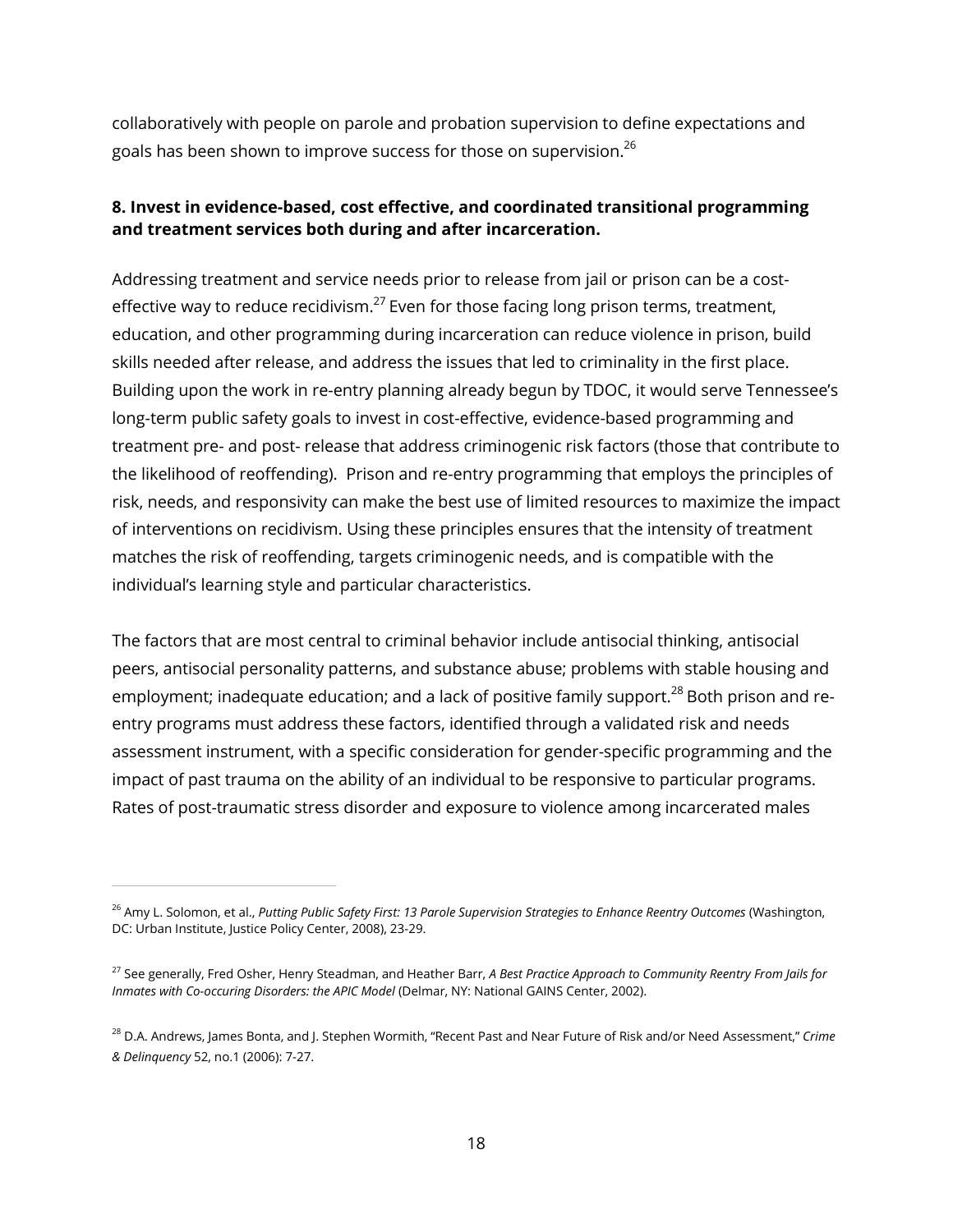and females in the U.S. are exponentially higher than rates among the general population.<sup>29</sup> Significant past trauma, especially childhood trauma, may impact an individual's ability to benefit from many commonly used cognitive interventions. In such instances, the trauma must be effectively treated to maximize the benefits of the programming.<sup>30</sup>

Additionally, Tennessee should explore creating structured-transitional release centers as a step- down from prison to community re-entry. TDOC has already partnered with The Next Door to create an evidence-based pre-release transitional center for women and should explore expanding this model. Transitional centers provide services that help prepare individuals for the challenges of returning to the community after release. Such services, typically focused on securing housing and employment and reestablishing family relationships severed by incarceration, can help reduce recidivism.

Because TDOC considers all programming dollars as an investment in recidivism reduction and public safety, it should, like any investor, do research on what will bring the best return for those dollars. TDOC should complete an assessment of current programmatic and treatment capacity, quality, and availability across the state in relation to the identified needs of its population and the communities to which they will be returning. This will ensure an efficient allocation of program and treatment resources by identifying gaps and surpluses in programming and better aligning services to the population's needs. One class of offenders of particular concern to the Task Force is those convicted of aggravated assault, a major driver of violent crime in the state. Evidence-based programming targeted to these offenders and their criminogenic needs is critical.

<sup>&</sup>lt;sup>29</sup> Niki A. Miller and Lisa M. Najavits, "Creating Trauma-Informed Correctional Care: A Balance of Goals and Environment," *European Journal of Psychotraumatology* 3 (2012).

<sup>30</sup> See Substance Abuse and Mental Health Services Administration, *SAMHSA's Concept of Trauma and Guidance for a Trauma-Informed Approach* (Rockville, MD: U.S. Department of Health and Human Services, Substance Abuse and Mental Health Services Administration, 2014).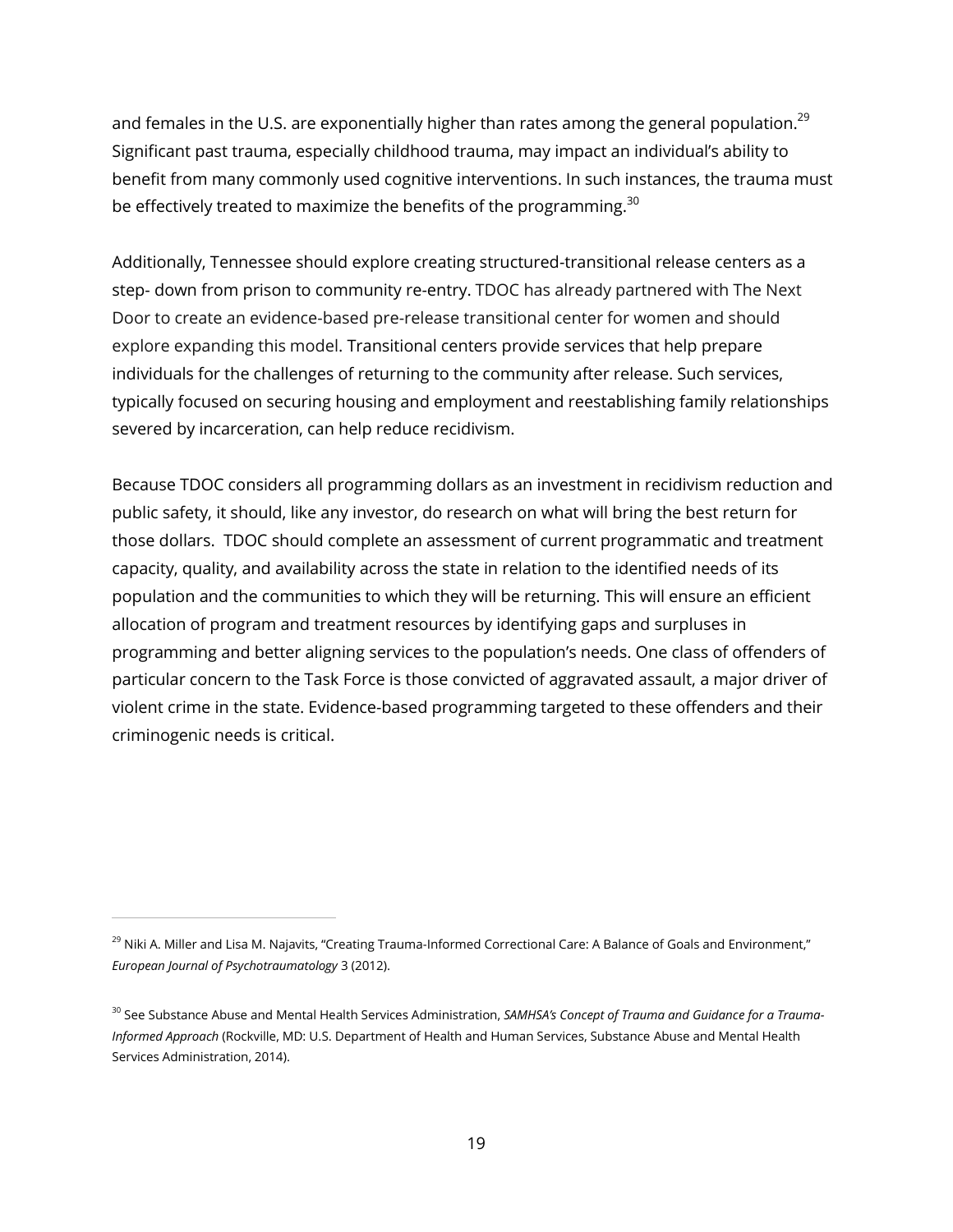#### **9. Ensure that all incarcerated felony offenders who are released will have a system of post-release community supervision.**

Offenders who are not statutorily eligible for parole, and offenders who are statutorily eligible for parole but not approved by the parole board or who waive parole release, should serve the last portion of their prison sentences on community supervision.

In fiscal year 2014, more than 4,000 offenders released from TDOC custody (TDOC prisons and TDOC backup) had served the totality of their sentences in prison (or had "maxed out"). For some offenses, sentence expiration is mandated by Tennessee law. Hundreds of other offenders each year voluntarily forego grants of parole release and choose to expire their sentences to avoid post-release supervision. Tennessee has a higher unsupervised release rate (30.7%) than the U.S. average  $(21.5\%)$ .<sup>31</sup>

Mandatory post-release supervision is a sensible policy for managing offenders' transitions to the community and improving re-entry outcomes. Studies have shown that post-release supervision reduces recidivism. $32$  Cost-benefit analyses demonstrate that the most effective way to design a period of post-release supervision is to include it within the sentence imposed, rather than to add it on to a sentence. $33$ 

#### **10. Develop and implement a system of positive incentives for those on community supervision, including but not limited to a reduction in the time period of supervision.**

TDOC should reframe its approach to community supervision to emphasize positive incentives for success as much as negative sanctions for violations. Specifically, Tennessee should create a structured incentive system, analogous to the sanctions matrix, and should establish earned time/earned discharge for probation and parole supervision.

<sup>33</sup> Ibid., pp. 9-10.

<sup>31</sup> Pew, *Max Out*, p. 4, Fig. 2.

<sup>&</sup>lt;sup>32</sup> The Pew Charitable Trusts, Max Out: The Rise in Prison Inmates Released Without Supervision (Washington DC: The Pew Charitable Trusts, 2014) 6.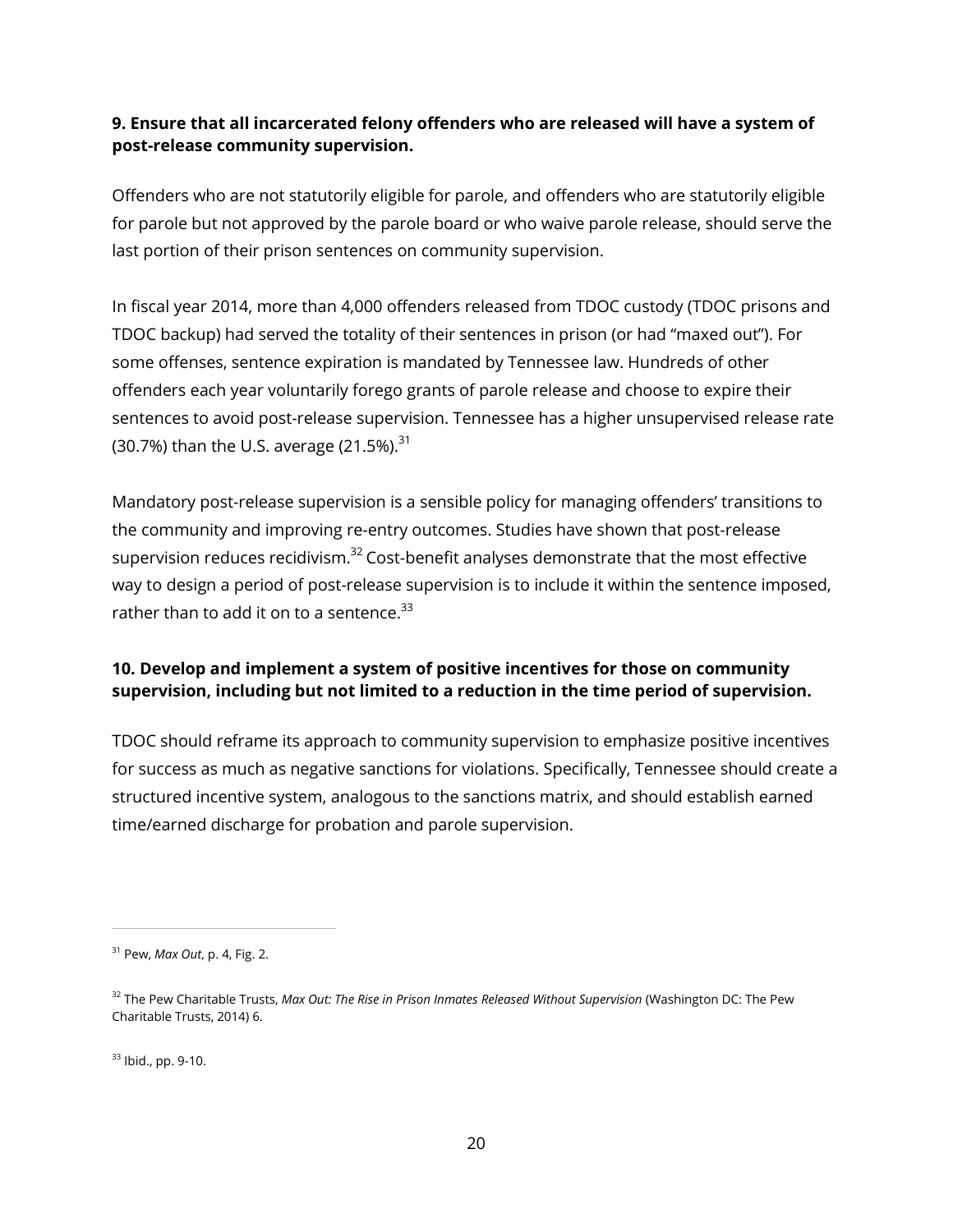Research on human behavior indicates that offenders, like all people, are most likely to change their behavior in response to a combination of positive and negative feedback. In seeking compliance with the terms of supervision, officers are more likely to succeed in their public safety mission if they incorporate both sanctions for non-compliant or negative behavior and positive responses or incentives to acknowledge compliance and success. People on probation or parole supervision who actively participate in required programming and comply with their case plans should accrue credits toward reducing their supervision terms. These earned credit programs are powerful incentives for compliance. They also allow community supervision agencies to focus on higher-risk, higher-need populations and discharge early those who have proven they can be successful in the community. Rather than simply shortening supervision terms, earned discharge policies are the "ultimate incentive" for compliance and make smart use of supervision resources by concentrating supervision resources during the early part of parole and probation supervision, when violations are most likely to occur.<sup>34</sup>

#### **11. Increase the employability of those with criminal convictions by taking steps to help them keep or obtain driver's licenses or state photo identifications.**

Driving with a suspended or revoked license as a result of unpaid fees or fines unrelated to moving violations is a common offense across Tennessee, consuming judicial resources and trapping people in a cycle of poverty, debt, and desperation.<sup>35</sup> Suspending driver's licenses for non-vehicle offenses, when driving is a necessity for most Tennesseans to care for children and keep a job, only pushes people further outside the law, encourages disrespect for the law, and exacerbates the depth of their involvement with the criminal justice system.

In some cases, such as DUI, restricted licenses are already available to allow people to work, and such restricted licenses are more appropriate here as well. Allowing probation and parole officers or recovery (drug) court teams to play a role in helping restore driving privileges or obtain a restricted license as an incentive for compliance is another option.

<sup>34</sup> Solomon, *Putting Public Safety First*, pp. 16-17.

<sup>&</sup>lt;sup>35</sup> There is broad interest among the Task Force members in examining more effective ways to encourage compliance with court-ordered financial penalties, costs, and restitution.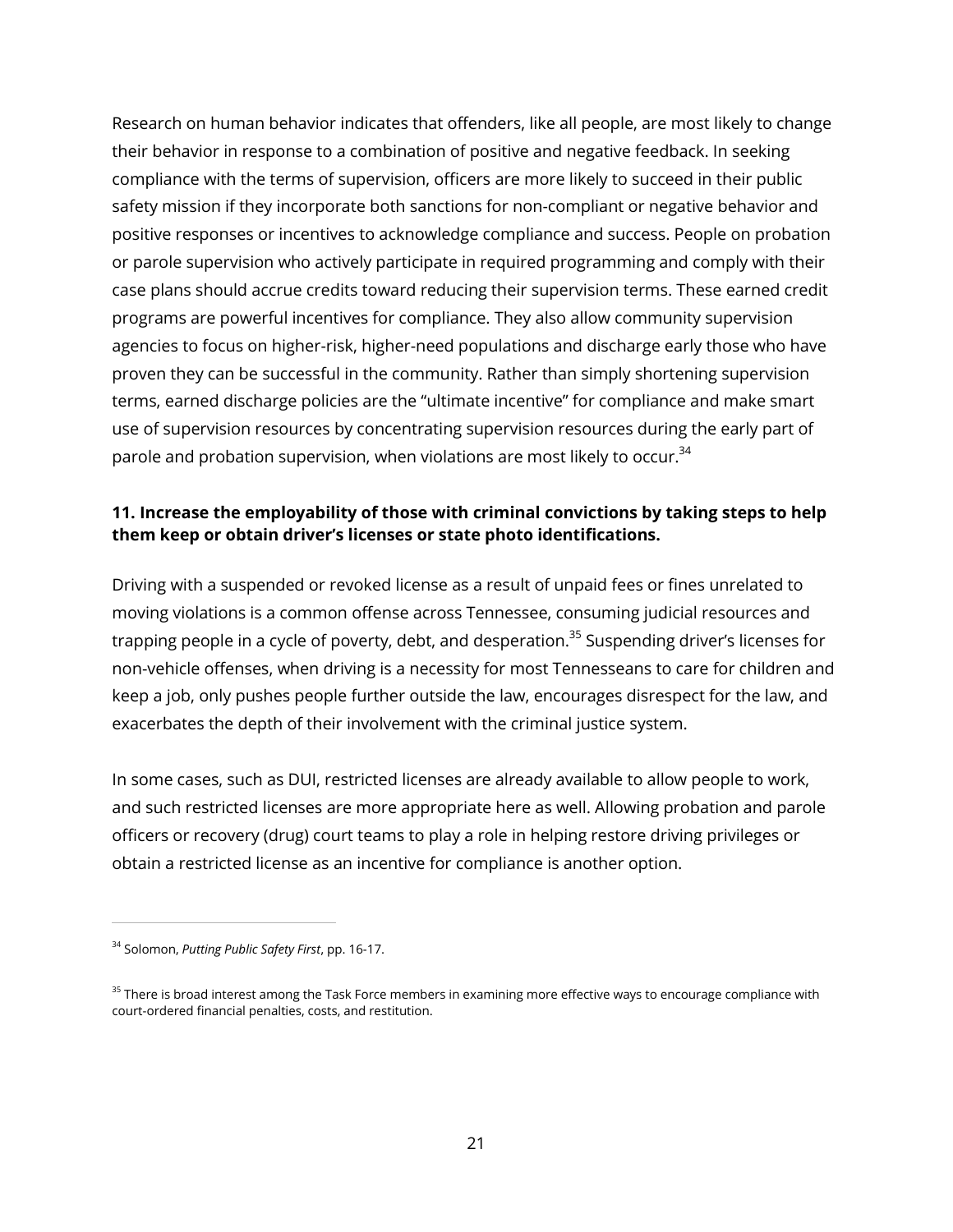The issuance of driver licenses for those eligible, and state identification cards to those who are not, upon release from TDOC custody is currently underway. TDOC and the Department of Safety and Homeland Security have already formally agreed to provide driver licenses or IDs to inmates upon discharge. This agreement is part of the Public Safety Subcabinet's Action Plan. TDOC is to be commended for its newly implemented Offender Re-entry Plan, which requires securing inmates' birth certificates and some form of state identification two years prior to the projected release date, and it is making every effort to ensure that all individuals reentering the community have state identification and a social security card to ease some of the many barriers to re-entry.

#### **12. Examine the management and treatment of sex offenders to reduce recidivism and protect society.**

Current restrictions on where sex offenders can live and be present impose severe limitations in housing options, resulting in homelessness; barriers to employment (even for jobs for which they would otherwise be eligible despite their crime); and challenges in accessing treatment and pro-social community activities. Treatment options for sex offenders are already limited; movement restrictions exacerbate the issue. These restrictions can significantly increase the risk of reoffending and decrease the likelihood of participation in and completion of treatment.<sup>36</sup>

Tennessee should examine sex offender management and treatment, with an eye toward increasing sex offender housing and treatment options, and reconsidering residency restrictions to ensure all sex offenders have a stable home and can receive treatment services. The reexamination process should include input from various stakeholders including, but not limited to, state and local government officials and agency representatives, and community treatment providers. Consultation with national experts in sex offender treatment, as well as reviewing other state's reports on sex offender supervision, treatment, and management, may also be useful. $37$ 

<sup>36</sup> Keri B. Burchfield, "Implications of Residence Restrictions on Sex Offender Housing", *Criminology & Public Policy*, 10, no. 2 (2011): 413-414.

<sup>&</sup>lt;sup>37</sup> West Virginia and Washington have published reports on their efforts to address the management and treatment of sex offenders after leaving prison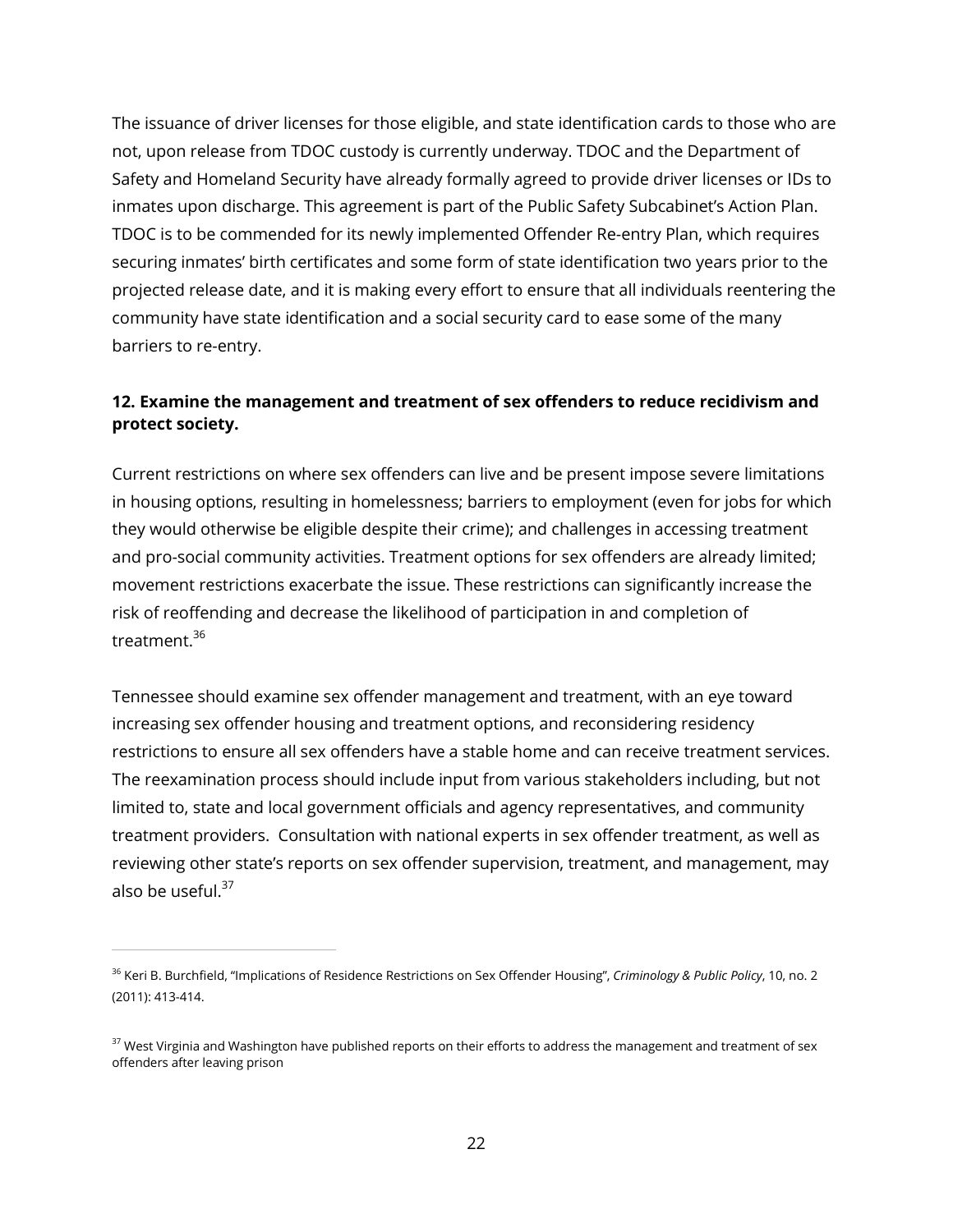#### **13. Raise the felony property crime threshold to \$1,000.**

Currently, property crimes in Tennessee are designated as felonies for property valued at \$500 or more. This threshold applies to all property crimes, from theft to shoplifting to criminal mischief.

Under this recommendation, the following misdemeanor and felony classes would be proposed:

- 0-\$999 =A Misdemeanor
- $\bullet$  \$1,000-\$9,999 = E felony
- $\bullet$  \$10,000-\$49,999 = D felony
- $\bullet$  \$50,000-\$99,999 = C felony
- $\bullet$  \$100,000-\$249,999 = B felony
- $\bullet$  \$250,000 and over = A felony

The current felony property crime threshold of \$500 is well below the national average of \$950, and has not been modernized to account for inflation since 1989. This recommended change brings Tennessee in line with other states and rethinks what should be considered a felony in an effort to reallocate and reprioritize public safety resources. The designation of crimes as misdemeanors or felonies impacts both the penalty imposed, and, sometimes more significantly, the resulting post-sentence completion consequences, such as those regarding housing and employment.

#### **14. Support a Social Impact Bond model of investment as a way of funding promising reentry programs.**

The Task Force is cognizant of the upfront dollars it will take to finance additional re-entry programs throughout the state. One tool that should be explored is the use of pay-for-success financing tools or Social Impact Bonds (SIBs) to fund evidence-based re-entry programs discussed in the recommendation above.

Social impact bonds are an innovative financing tool for social programs. Private investors pay the up-front costs of providing social services and government agencies re-pay the investors, with a return only if a third-party evaluator determines that the services achieved the agreed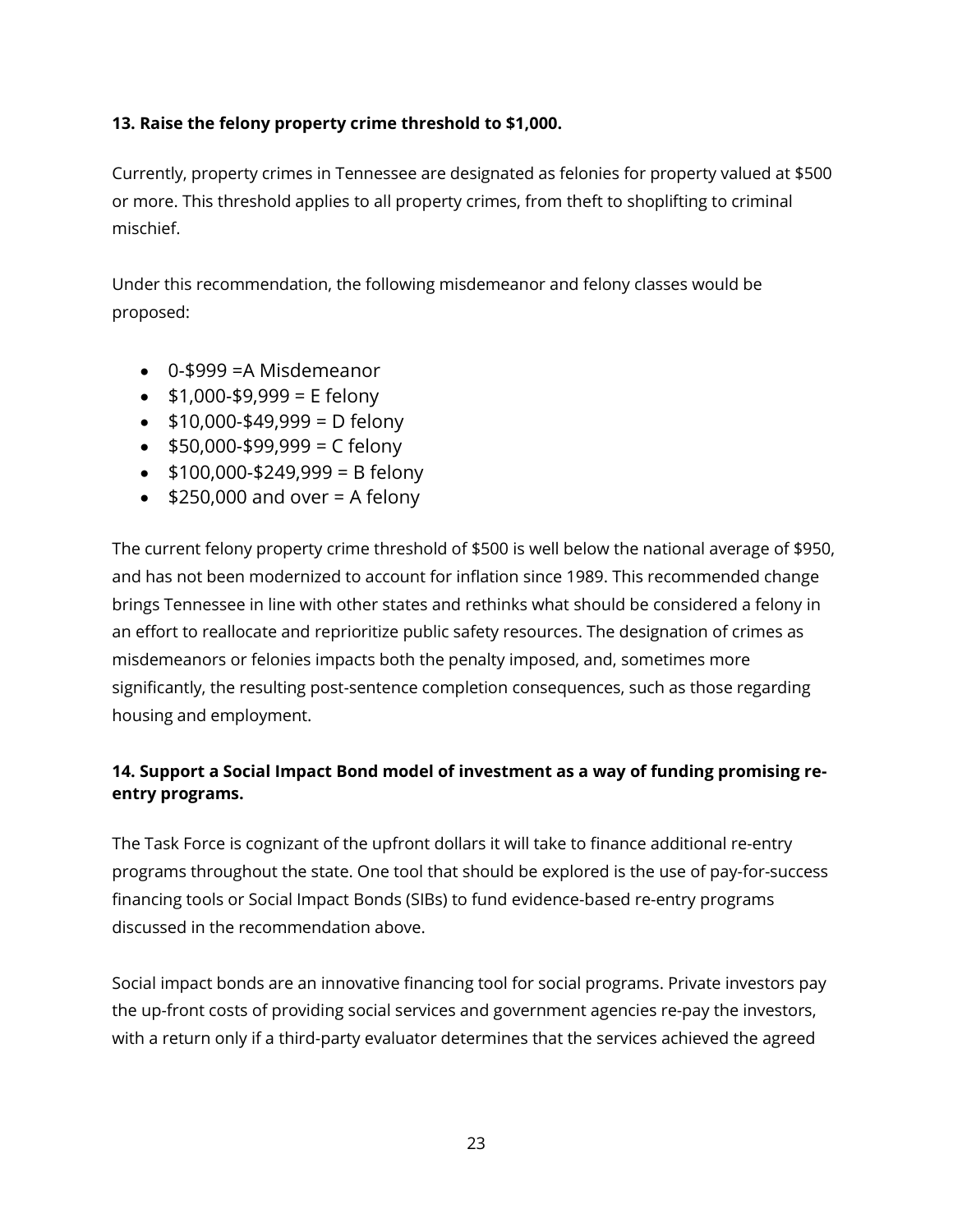upon outcomes.<sup>38</sup> At their most beneficial, SIBs give private investors the opportunity to provide funds for initiatives that have the potential to save government money in the long term by preventing or ameliorating serious social problems and reducing costs for later remedial services.<sup>39</sup>

Social impact bonds are one way to scale up current programs that have already been evaluated and have demonstrated effectiveness in achieving desired outcomes. Service providers have the assurance of multi-year funding commitments with up-front capital, which allows the service providers to replicate their programs to reach more people. Social impact bonds are a complex tool and involve the interests of multiple stakeholders, including agencies at multiple levels of government, an intermediary, service providers, evaluators, investors, and the public.<sup>40</sup> There must be specific articulation of a target amount of the desired social outcome and target population. Finally, state funding must be set aside for the outcomes payment.<sup>41</sup>

### *Recommendations to Increase Access to Reliable Data and Information*

#### **15. Establish a criminal justice research council to provide non-partisan, professional statewide research and information development.**

To provide ongoing information to the General Assembly, Tennessee should establish a criminal justice research council. In 1995, Tennessee's Sentencing Commission was abolished due to concerns about the Commission's encroachment on legislative prerogatives. Recognizing

<sup>38</sup> John K. Roman, Kelly A. Walsh, Sam Bieler, and Samuel Taxy, *An Overview of Pay for Success: Funding the Infrastructure for Evidence-Based Change* (Washington, DC: Urban Institute Justice Policy Center, 2014), 3.

<sup>39</sup> John Roman, Kelly Walsh, Samuel Bieler, and Samuel Taxy, *Sharing Risk: How Pay for Success Can Make Government More Efficient* (Washington, DC: Urban Institute Justice Policy Center, 2014).

<sup>40</sup> Laura Callanan, Jonathan Law, and Lenny Mendonca, *From Potential To Action: Bringing Social Impact Bonds to the US*  (McKinsey & Company, 2012), 8-9.

<sup>&</sup>lt;sup>41</sup> Social Finance, Presentation to the Governor's Task Force on Sentencing and Recidivism, Nashville, TN, May 6, 2015.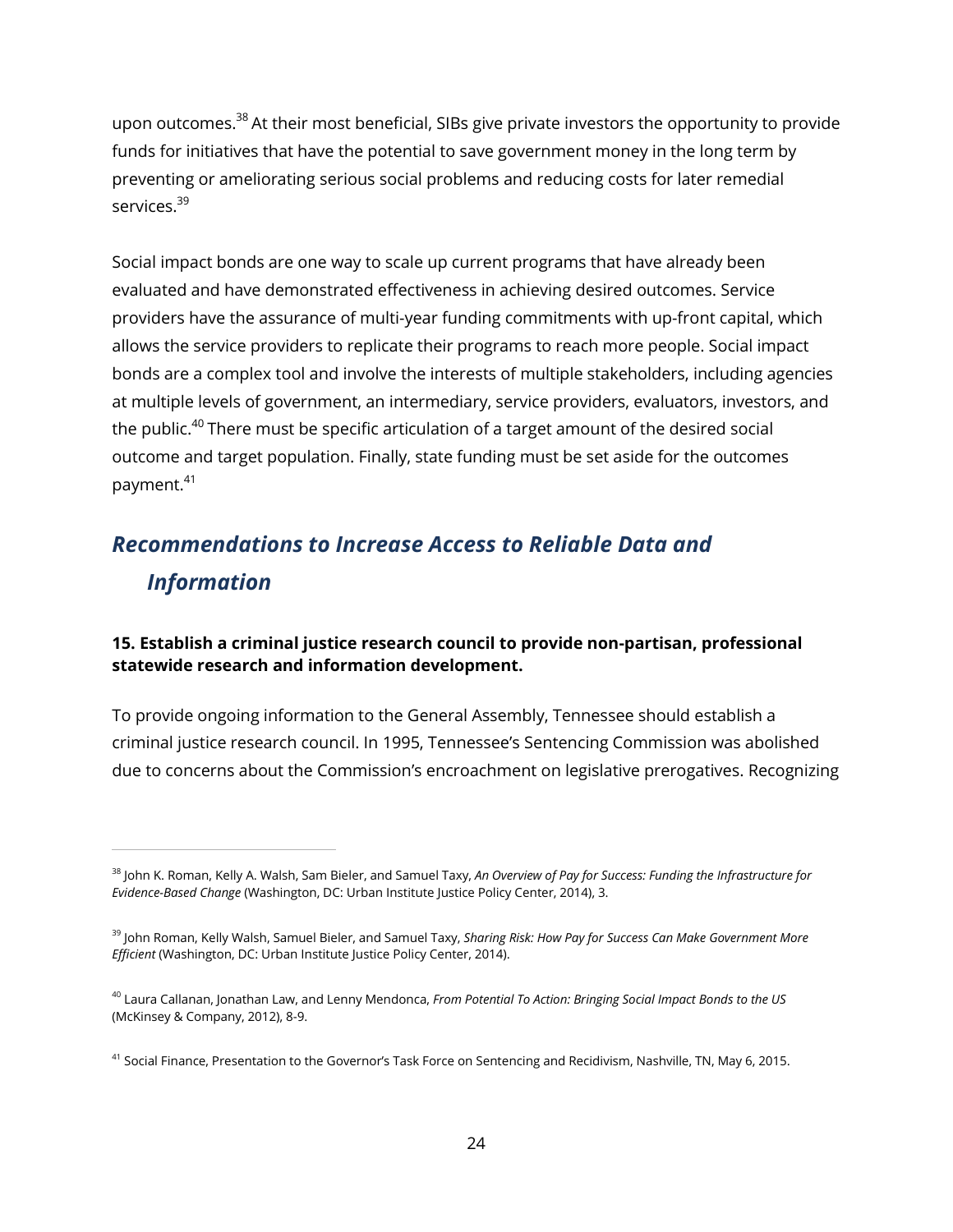that history, the criminal justice research council would have a more limited scope, focusing on data collection, analysis and dissemination.

The council would serve as an informational resource, providing policy-makers in the legislative and executive branches with objective research and analysis on current crime trends, resource allocations, corrections capacity and usage, corrections outcomes, community program outcomes, and cost-benefit calculations; and research and analysis on proposed policies and budget allocations, including budget and population impact statements; and reviews of current research and practices drawn from national sources.

To perform these functions, the council would require adequate staffing, drawn from social science research and legal experts, and access to all relevant state and local data. The members of the council must be seen as credible and objective representatives of their constituent groups and the membership must be as diverse in its perspectives and experience as possible.

Areas that the council should particularly focus on include data on (a) crime trends by categories of offenses; (b) criminal sentences by various categories of offenses; (c) actual incarceration times for various categories of offenses; (d) probation and parole violations, including the reasons and results; (e) the impact of policies proposed by this Task Force on recidivism trends and prison population; and (f) caseloads of judges, prosecutors, and public defenders.

#### **16. Ensure that validated risk and needs assessments are uniformly used as a part of decision-making in felony cases, including pre-trial decisions, sentencing decisions, decisions on programming and treatment options, and post-prison supervision conditions for those who have been incarcerated.**

TDOC already uses a validated risk and needs assessment tool for in-prison programming and for community supervision assignments and referrals. Tennessee should ensure that a validated risk and needs assessment tool is being uniformly used throughout the state, including in local correctional systems. (At the pretrial stage, a different, more targeted risk tool should be implemented, as the risks to be measured are somewhat different.) Parts of the risk and needs assessment should be shared with community providers upon release, while respecting the privacy rights of the individual, especially if the person reentering the community is no longer under supervision and has completed his or her sentence.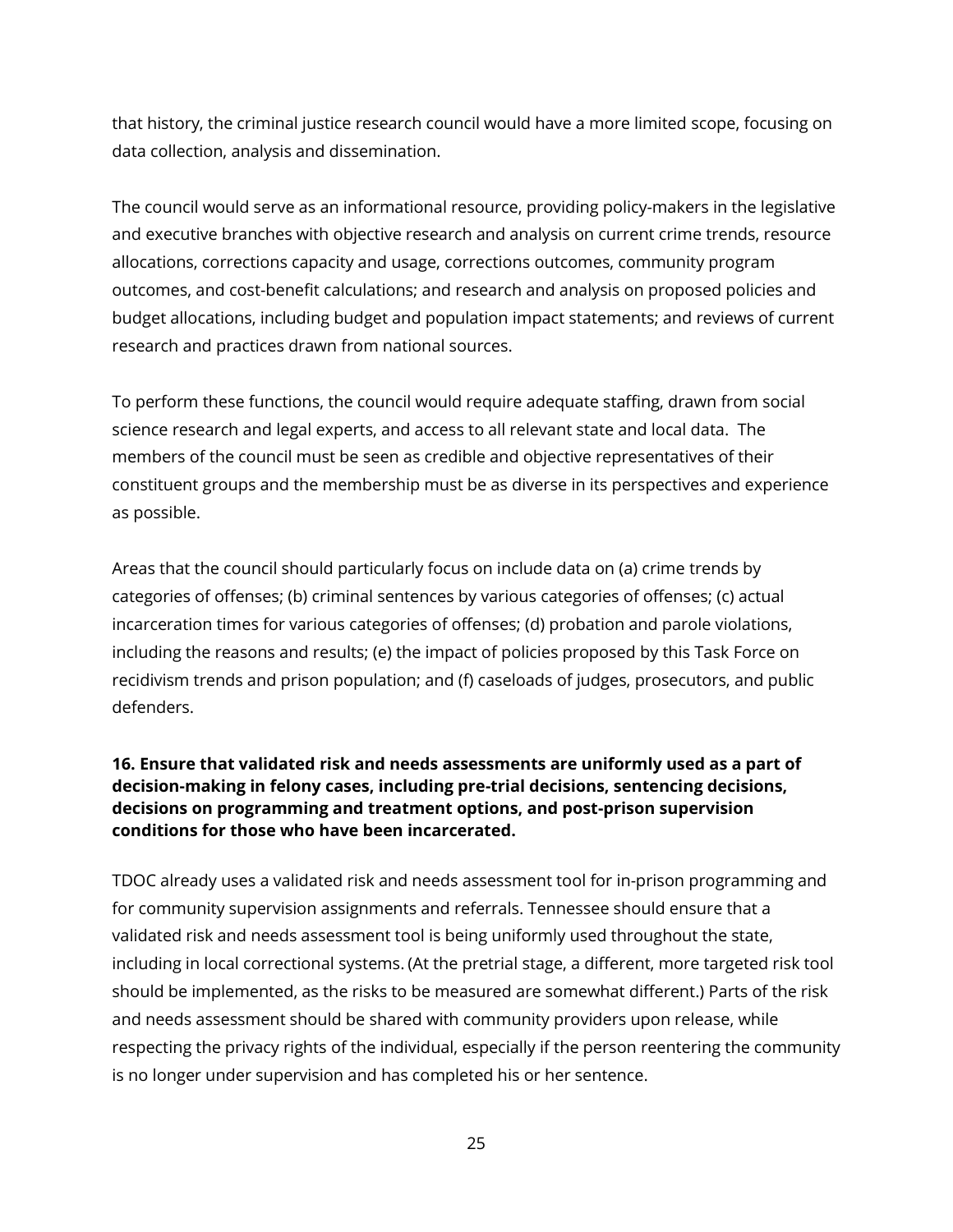# **Areas for Additional Consideration**

The Task Force recommendations are broad and comprehensive in scope, and yet there are still areas of concern to members of the Task Force that are not addressed in the recommendations. While these issues do not rise to the level of recommendations, they are suggestions for future areas of policy review.

- Increasing penalties for recidivist DUI offenders: Tennessee law currently provides for enhanced penalties for repeat DUI convictions, including mandatory jail time and felony classification for fourth and subsequent convictions.<sup>42</sup> While repeat DUI offenders represent an urgent public safety threat, repeat DUI convictions do not rise above an E felony status. This issue came to the attention of the Task Force late in its deliberations, and there was insufficient time to consider remedies and appropriate enhancements. Creating greater penalties than a Class E felony for repeated DUI convictions is an idea worth exploring further by the Public Safety Subcabinet.
- Local jails in Tennessee: One challenge to reducing recidivism in Tennessee is the reliance on local correctional facilities and county jails to house felony offenders. These local facilities have higher recidivism rates than TDOC prisons. One-third of sentenced felons in Tennessee are housed in non-TDOC facilities which vary significantly in terms of programming and treatment resources. As of May 31, 2015, there were 29,319 sentenced felons in the state. Of these, 70 percent were housed in TDOC prisons. Seventeen percent were housed in local correctional facilities, but considered part of the TDOC "backup" population, awaiting an open bed in a TDOC prison. Thirteen percent were "locally sentenced", meaning that based on the length of their prison sentence, they would serve it entirely in a local correctional facility.<sup>43</sup> Based on a 2010 study by TDOC, the 3-year recidivism rate for TDOC releases was 39.8 percent for offenders released in 2005 but 51.1 percent for the same release cohort from local jails.<sup>44</sup> The most comprehensive state effort to reduce recidivism for all felony offenders would require the involvement of local correctional officials and an examination of how and whether local correctional systems could incorporate the recidivism reduction strategies the Task Force urges TDOC to undertake in TDOC facilities.

 $42$  55-10-402(a)(4)

<sup>&</sup>lt;sup>43</sup> Tennessee Department of Correction, "Tennessee Felon Population Update", May 2015, 4.

<sup>44</sup> Dr. Mary Karpos, Tennessee Department of Correction Recidivism Study Felon Releases 2001-2007 (Nashville, TN: Tennessee Department of Correction 2010), 5.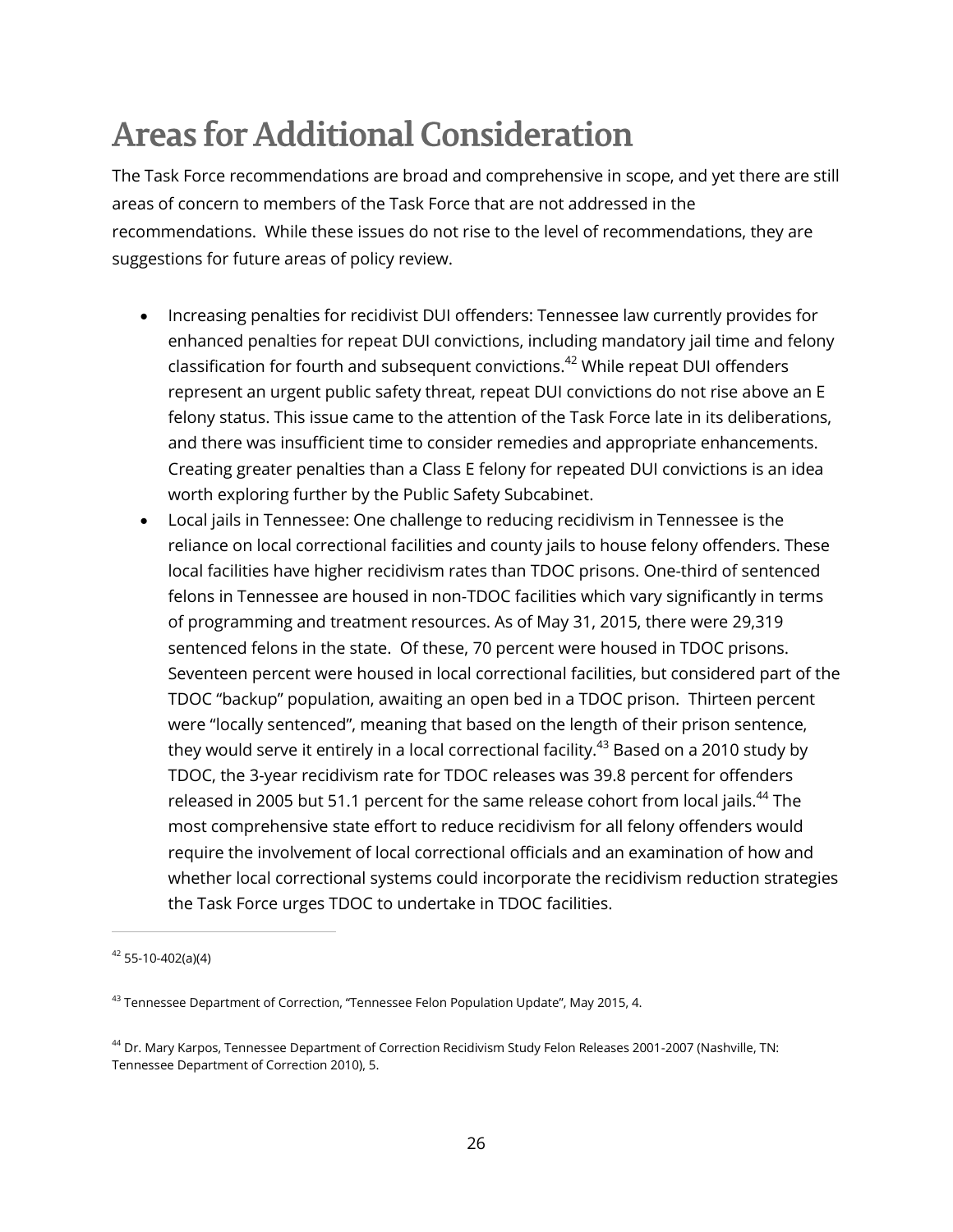### **Appendix A: Task Force Members and Staff**

Judge John W. Campbell *Division VI Criminal Court, Shelby County*

Rep. John J. DeBerry, Jr. *District 90*

James Dunn *District Attorney General, District 4*

Sheriff Tim Fuller *Franklin County*

Commissioner Bill Gibbons *Department of Safety and Homeland Security*

Mark Gwyn *Director, Tennessee Bureau of Investigation*

Kim Helper *District Attorney General, District 21*

Torry Johnson *Former District Attorney General, District 20*

Sen. Brian Kelsey *District 31*

Rep. William Lamberth *District 44*

Linda Leathers *CEO, The Next Door* William Lee *CEO, Lee Company*

Rep. Jon Lundberg *District 1*

Mayor Mark Luttrell *Shelby County*

Sen. Becky Duncan Massey *District 6*

Gerald Melton *District Public Defender, District 16*

Chairman Richard Montgomery *Board of Parole*

Judge Seth Norman *Division IV Criminal Court, Davidson County*

Sheriff Bill Oldham *Shelby County*

Chief David Rausch *Knoxville Police Department*

Commissioner Derrick Schofield *Tennessee Department of Correction*

Sen. John Stevens *District 24*